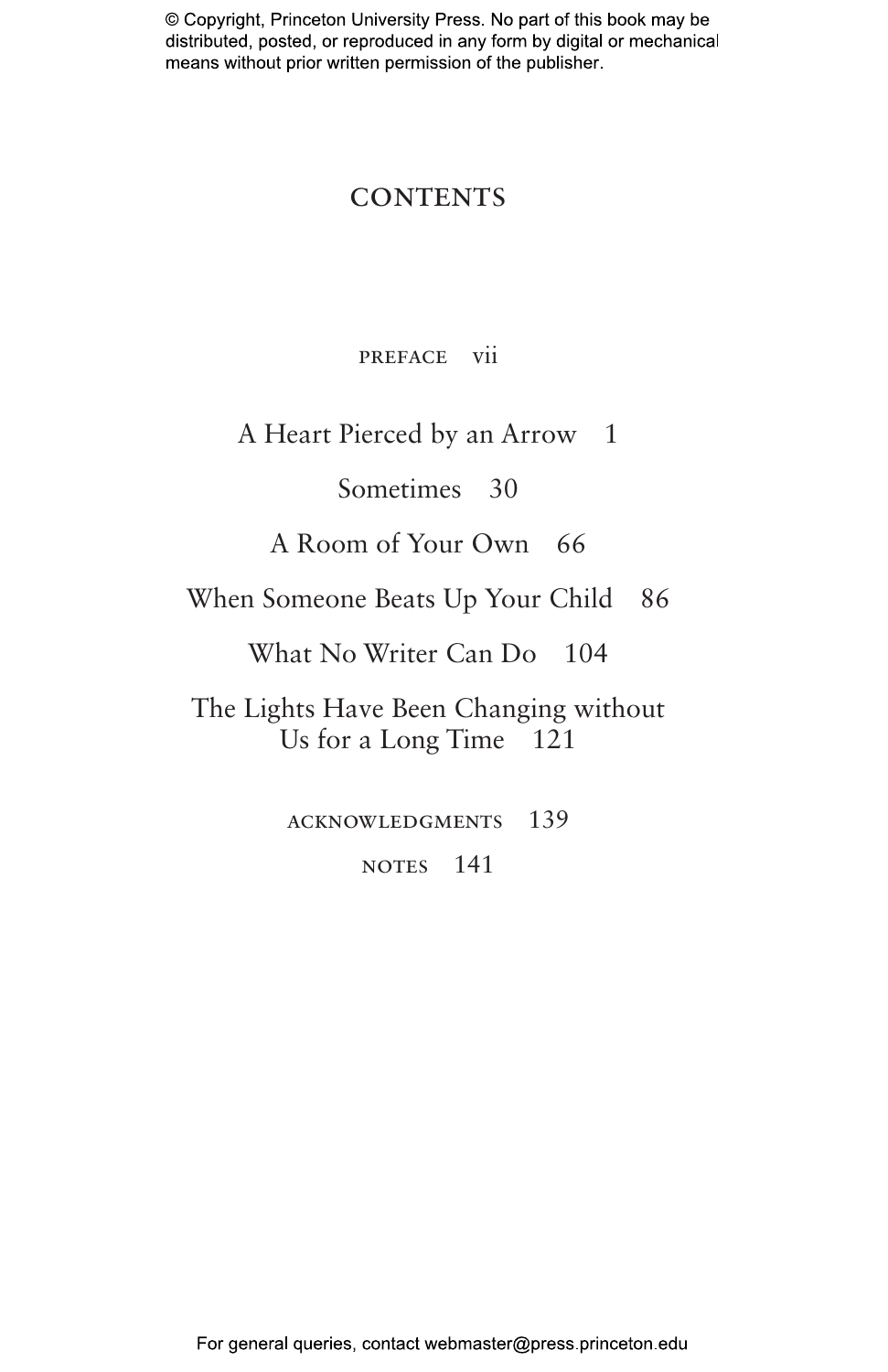# A Heart Pierced by an Arrow

 $\triangle$ 

What motivates you as a writer?

In the schoolyard at the Gymnasia Rehavia high school, in Jerusalem, there was a eucalyptus tree on which someone had carved a heart pierced by an arrow. On the pierced heart, on either side of the arrow, were the names "Gadi" and "Ruthi." I remember that even back then, when I was roughly thirteen, I thought: It must have been Gadi who did that, not Ruthi. Why did he do it? Didn't he know that he loved Ruthi? Didn't she know he loved her? Even then, I think I said to myself: Perhaps some part of him knew that it would pass, that everything passes, that his love would end. He wanted to leave something behind. He wanted there to be a vestige of that love when it was over. And that is a lot like the urge to tell stories, to write stories: to save something from the claws of time and oblivion. That, as well as the desire to give a second chance to something that will never have a second chance. That, too. My impetus to write also includes the desire for things not to be erased, for it not to be as if they had never existed. Not necessarily things that happened to me personally. I was never, for example, hired to live in the attic of an old house and spend hours talking with an old invalid, the way Shmuel Ash was in *Judas*. That did not happen to me. But there were people in Jerusalem who talked a bit like Gershom Wald did. They existed, and now they are gone.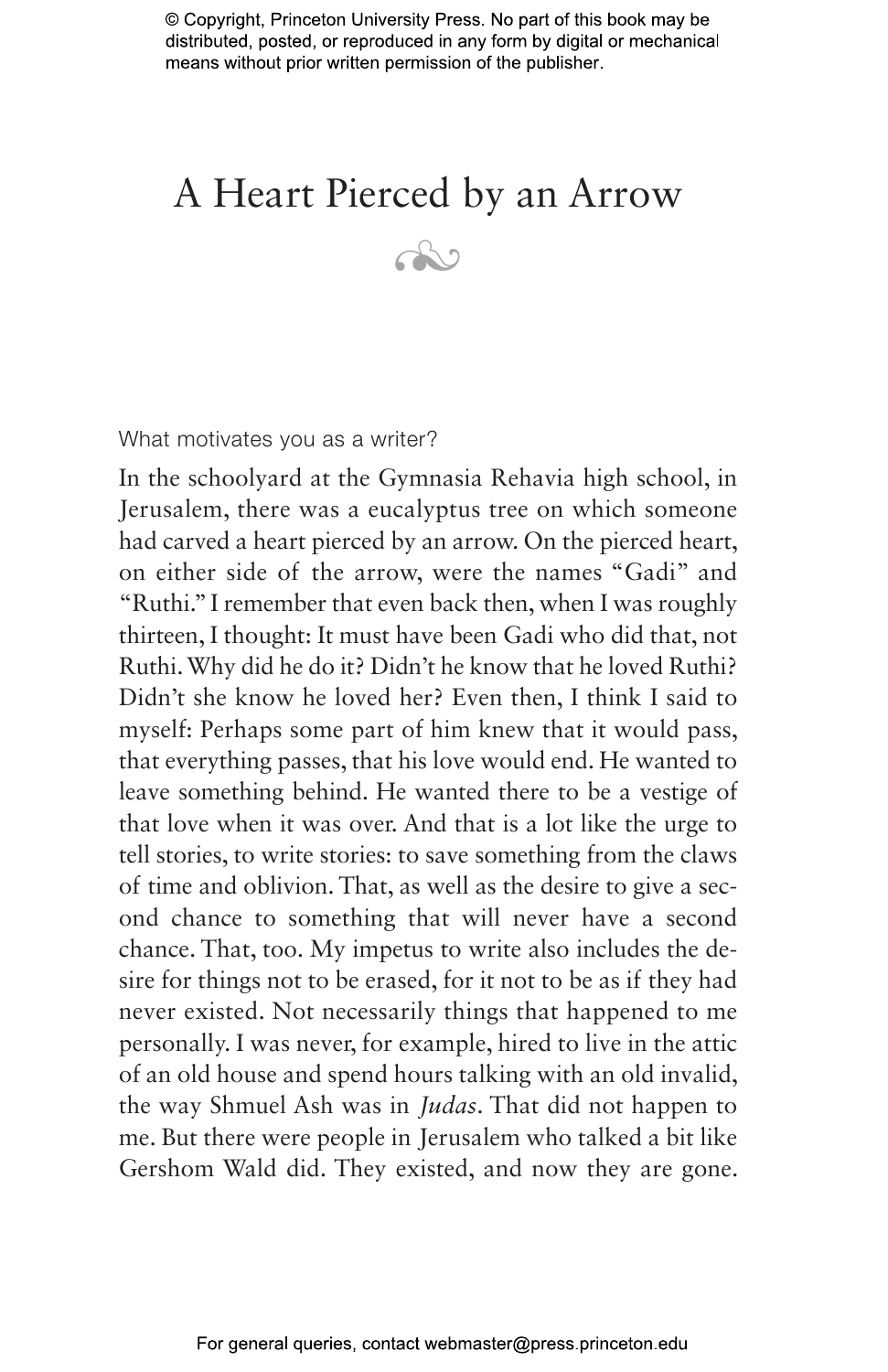2 WHAT MAKES AN APPLE?

I wanted that to be remembered. That Jerusalem of the fiery intellectuals, who stood with one foot in [Yosef Haim] Brenner and one in the Bible, and another foot in Ben-Gurion's court and yet another in Nietzsche, and another in Dostoevsky.

Do you feel that your motivations for writing have changed over the years, or have they remained essentially similar?

I don't know, Shira. I think they're the same, but I'm not certain. I hardly ever ask myself about my motivations for writing. When I sit here before five a.m., after walking the empty streets, with my first cup of coffee, I never ask myself what the motivation is. I just write.

But do you ask where the story comes from?

Yes. Yes. Sometimes I do, but I don't always find an answer. I'll tell you something related to what you asked. I once translated a Russian poem by Anna Akhmatova, but I translated it from Stephen Berg's English translation, because I don't know any Russian. And this poem touches exactly on your question. I typed it on a typewriter, before there were computers. Here is how the poem ends:

And sometimes I sit. Here. Frozen sea winds Blow through my open windows. I do not get up, I do not Shut. I allow the wind to touch me. Freeze. Evening twilight or early dawn, the same shimmering cloud-brights. A dove pecks a wheat seed from my palm held out, And this space, borderless, the whiteness of paper on my writing page— A solitary, vague urge lifts my right hand, leads me, Far more aged than me, it comes down,

Blue as an eyelid, godless, and I begin to write.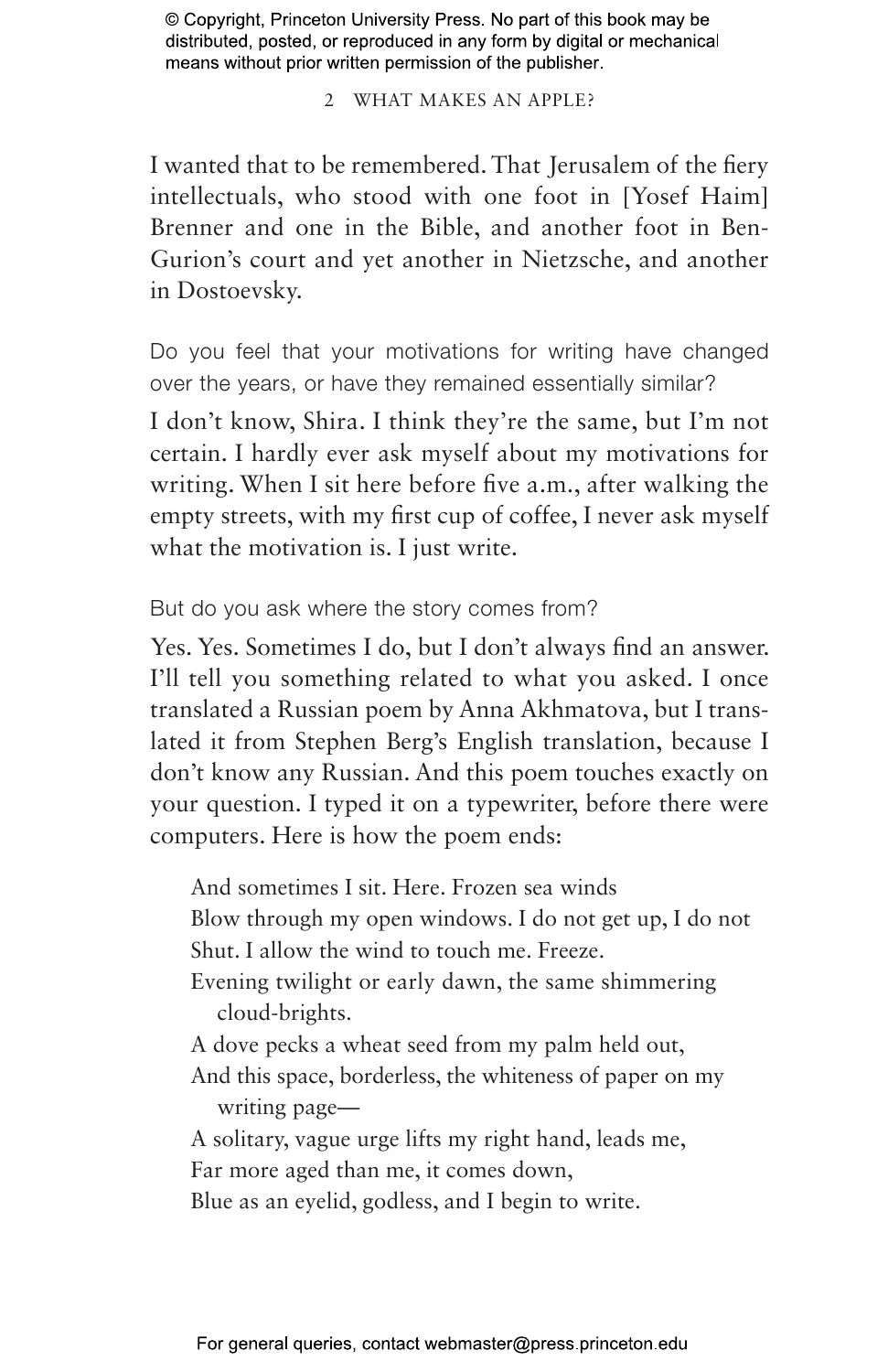A Heart Pierced by an Arrow 3

That's beautiful.

I'm not a translator, but I wanted to translate that poem from English. Perhaps in Russian it's even more beautiful, I don't know.

Every so often I ask myself where the stories come from, and I don't really have an answer. Look, on the one hand I do know, because I've always lived the life of a spy. It's written in *A Tale of Love and Darkness*. I listen to other people's conversations, I watch strangers, and when I'm in line at the doctor's clinic, or the train station, or the airport—I never read the paper. Instead of reading the paper I hear what people are saying, I steal fragments of conversations and complete them myself. Or else I look at clothes, or shoes shoes always tell me a lot. I look at people. I listen.

My neighbor on Kibbutz Hulda, Meir Sibahi, used to say: "Every time I walk past the window of the room where Amos writes, I stop for a moment, take my comb out and comb my hair, so that if I end up in one of his stories, I'll be neatly groomed." It makes a lot of sense, but that's not how it works with me. Let's say: an apple. Take an apple. What makes an apple? Water, earth, sun, an apple tree, and a bit of fertilizer. But it doesn't look like any of those things. It's made of them but it is not like them. That's how a story is: it certainly is made up of the sum of encounters and experiences and listening.

My initial urge is to guess what I might feel if I were him, or if I were her: What would I think? What would I want? What would I feel ashamed of? What, for example, would I hope that no one in the world should know about me? What would I wear? What would I eat? This urge has always been with me, even before I started writing stories, since childhood. I was an only child and I did not have any friends. My parents would take me to a café on Ben Yehuda Street,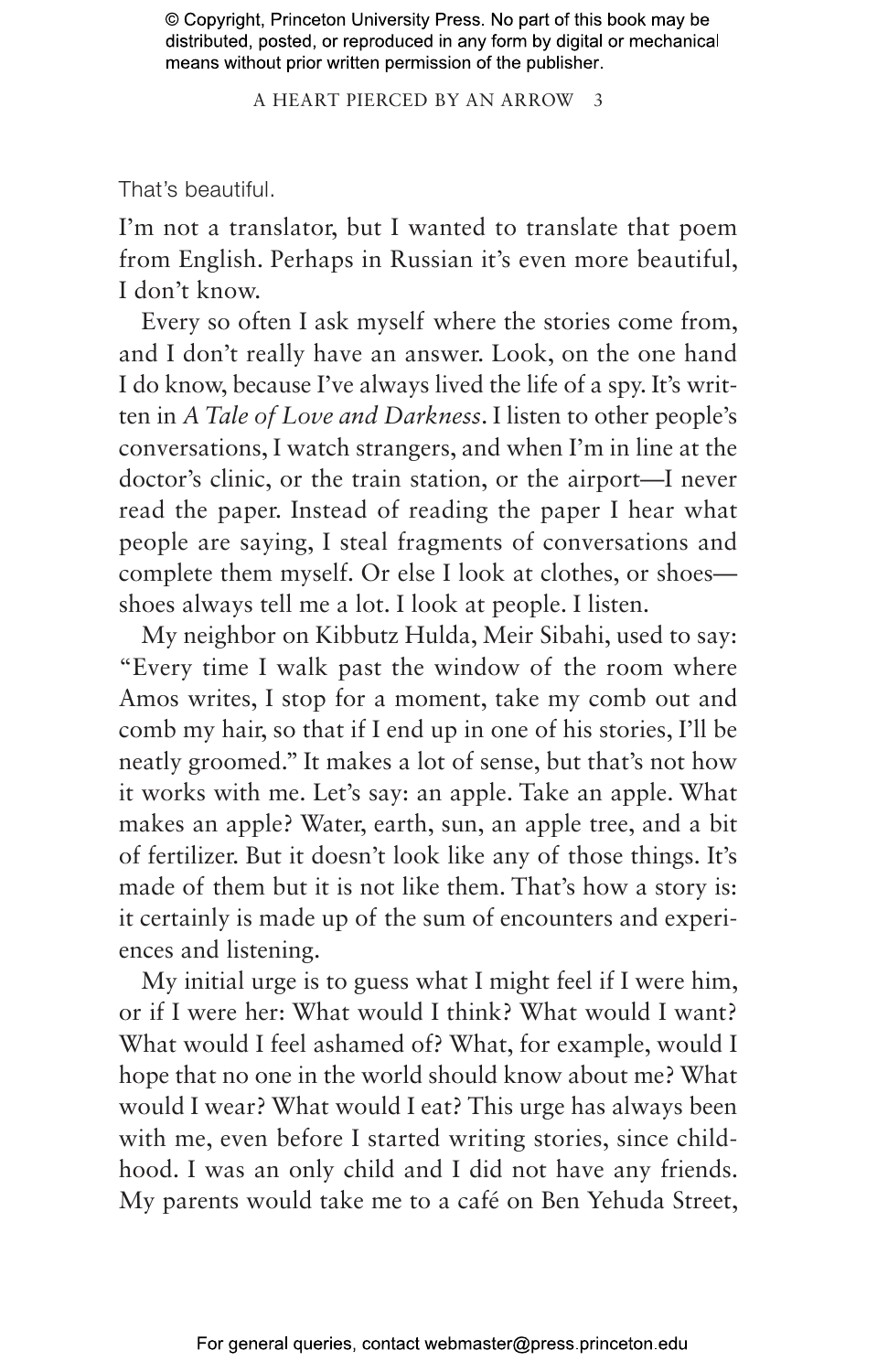4 WHAT MAKES AN APPLE?

in Jerusalem, and they would promise me an ice cream if I sat quietly while they talked with their friends. And ice cream was a rare commodity in Jerusalem in those days. Not because it cost a lot of money but because all of our mothers, across the board, religious and secular, Sephardic and Ashkenazi, believed beyond a shadow of a doubt that ice cream meant a red throat, and a red throat meant inflammation, and inflammation meant flu, and flu is angina, and angina is bronchitis, and bronchitis is pneumonia, and pneumonia is tuberculosis. In short—it's either the ice cream or the child. But still, they did make an exception and offer me an ice cream if I didn't ever interrupt their conversation. And they would talk with their friends there for at least seventy-seven hours without a break. To avoid going crazy from loneliness, I simply began to spy on the people at the other tables. I would steal bits of conversations, I would look and see who was ordering what. Who was paying. I would guess what the relationships between the people around the table were, and, based on their appearance and their body language, I even tried to guess where they came from, what their homes looked like. That is something I do to this day. But it's not that I take a photograph, go back home, develop the picture and there's my story. There are usually many iterations. In *Black Box*, for example, there's a young man who has a habit of scratching his right ear with his left hand, which he reaches behind his head. And someone once asked me where I got that from. Because she also knew someone who scratched his right ear with his left hand behind his head. I told her: I'm almost positive I saw it once and it made an impression, but where did I see it? I couldn't possibly say. It comes from some forgotten memory, not out of thin air, but I have no idea where exactly.

You know what? I'll put it this way: When I'm writing an essay, I usually write because I'm angry. But when I write a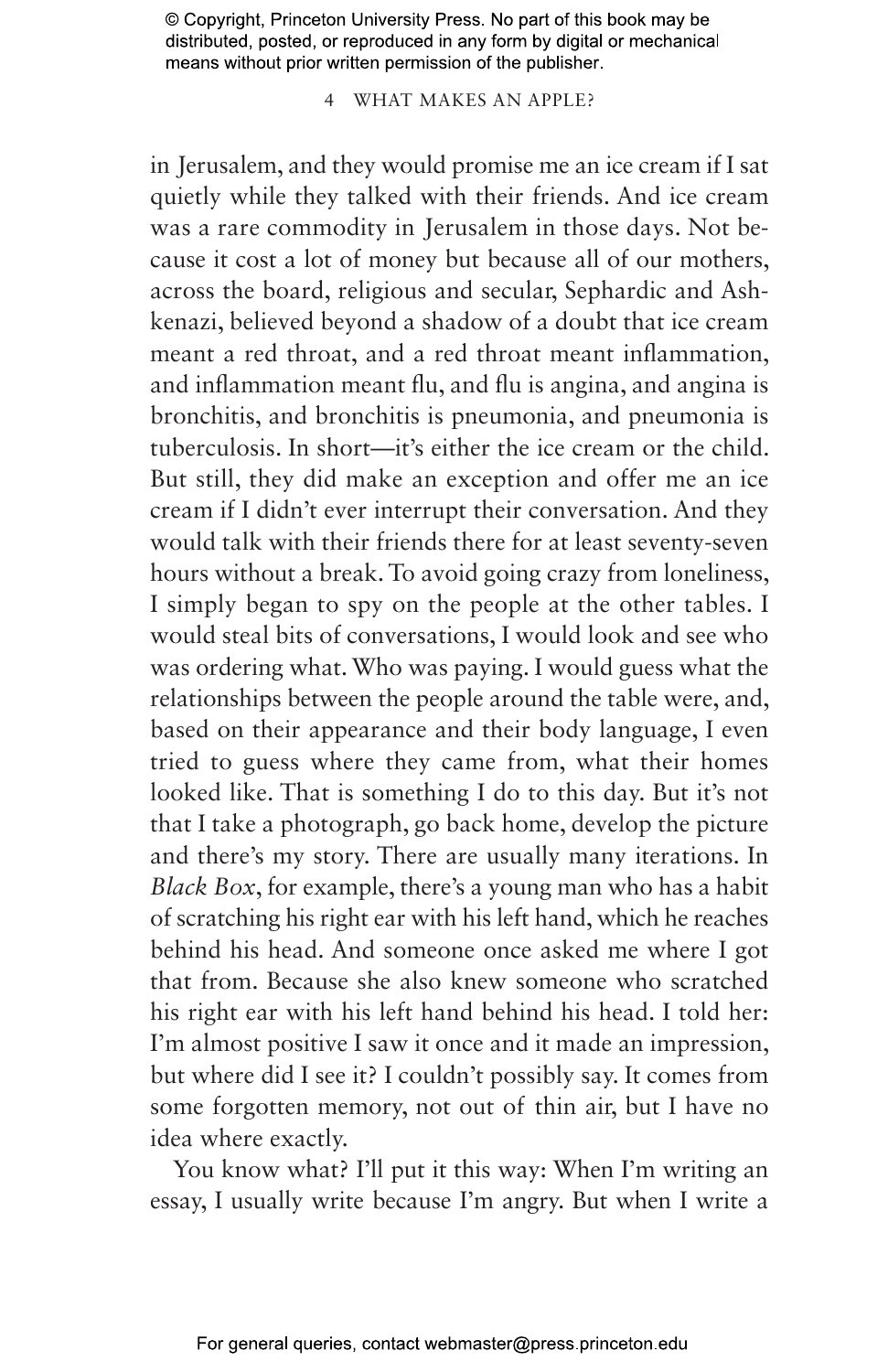A Heart Pierced by an Arrow 5

story, one of the things that motivate me is curiosity. Insatiable curiosity. I'm fascinated by the idea of getting under other people's skin. And I think that curiosity is not only an essential condition for any intellectual work, it is also a moral virtue. That is also perhaps the moral dimension of literature.

I have an ongoing argument about this with A. B. Yehoshua, who locates the issue of morality at the forefront of literary creation: crime and punishment. I think there is a moral dimension in a different sense: putting yourself for a few hours under another person's skin, or in another person's shoes. It has indirect moral weight, although it's not very heavy, let's not exaggerate. But I truly believe that a curious person is a slightly better partner than a noncurious person, and also a slightly better parent. Don't laugh, but I think that a curious person is even a slightly better driver than a noncurious person, because he asks himself—what's that guy in the other lane capable of suddenly doing? I think a curious person is also a much better lover than a noncurious person.

You speak, justifiably, of curiosity as a humanistic virtue. But there is also a different kind of curiosity, an almost contradictory kind, the kind that motivates a child to pull apart a bird to find out what it looks like inside. In your view, can literature written out of curiosity, which portrays people at their low points, and sometimes touches on sadism, be great literature?

That's true. We mustn't forget that there is also morbid curiosity. We find it in children, also in adults, also in writers. The curiosity of people who crowd around an injured person to see his suffering and derive pleasure from it. Works in which the writer is fascinated and even enchanted by evil, such as Shakespeare's or Celine's, have a moral dimension too. Because they challenge the reader, or stimulate moral antibodies in the reader.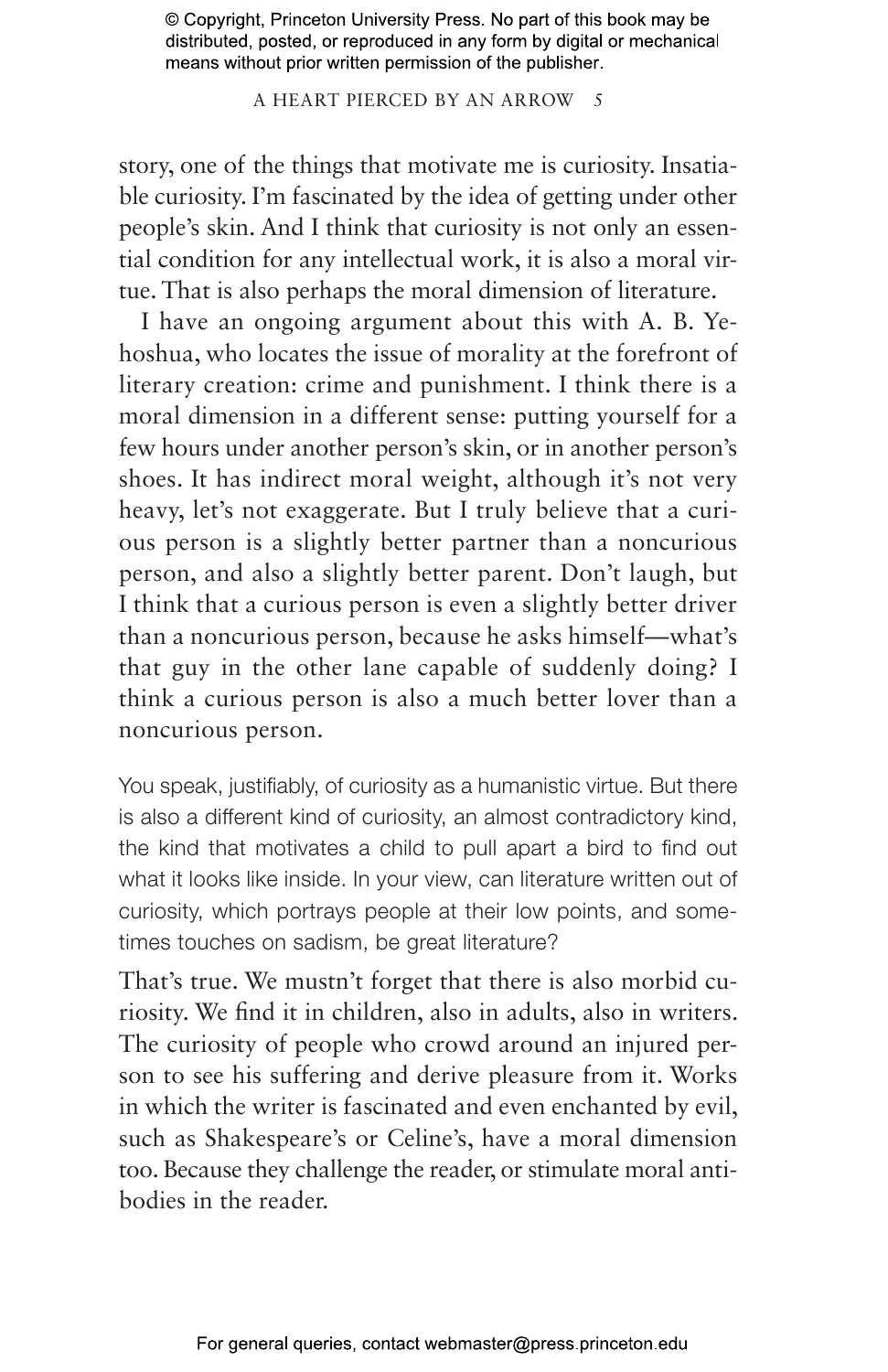6 WHAT MAKES AN APPLE?

And with you, in your books, is there sometimes that morbid curiosity? I think there is.

Of course there is. For example, in the detailed descriptions of dying in the story "The Way of the Wind." Or in the descriptions of sadism, torture, and abuse in "Crusade."\*

You are a very familiar author now, people recognize you. This business of "contact with reality"—has it become more problematic over time?

No. In the places where I watch people, I am rarely recognized. If I go to a restaurant, there are sometimes people who recognize me. If I'm at the university, they recognize me. At the auto-shop or in line for the doctor, almost no one recognizes me. Once in a while someone says, "Aren't you that guy from TV? Didn't you used to be in the Knesset?" It happens. Taxi drivers sometimes. But usually people don't recognize me. Certainly not when I'm overseas. And in recent years, when I go to a foreign city, I no longer go to museums because my knees hurt. I don't go to see the famous sites, either, because I've seen enough. I sit outside at a café, or if it's cold then in a glass-enclosed café patio. I can sit alone for two or three hours looking at strangers. What could be more interesting than that?

And when you get back from the café or from the doctor's office, to your writing desk, do you have regular rituals to do with writing?

Look, I'm not going to tell you everything for the record. If the tape recorder wasn't here, I might say more. Not everything. My main ritual is to have everything in its place. Always, for

<sup>\*</sup> "The Way of the Wind" appeared in Oz's first book, *Where the Jackals Howl and Other Stories*. The book *Ad Mavet* was published in English as *Unto Death*, although the title story was renamed "Crusade" in the English translation.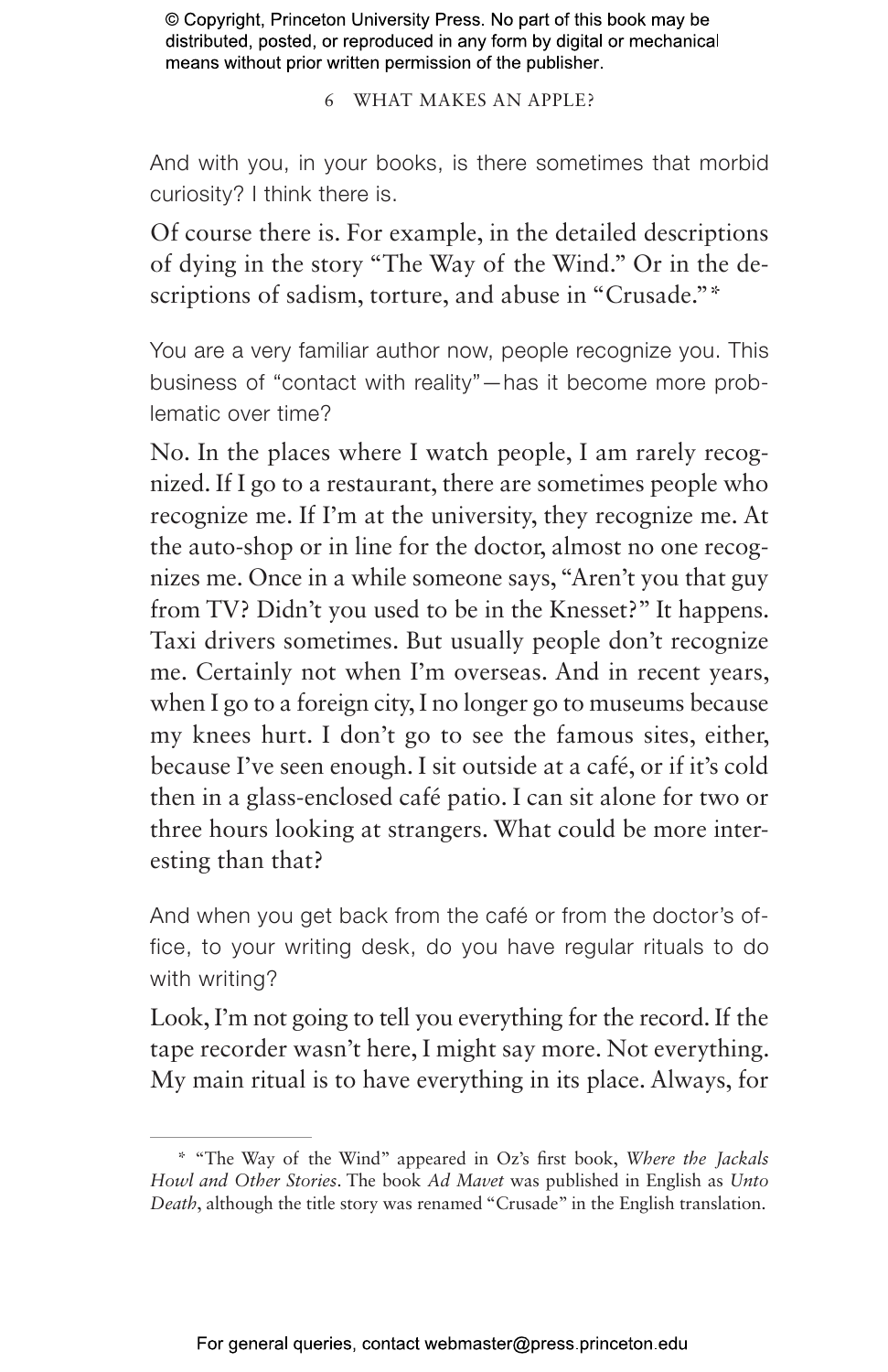A Heart Pierced by an Arrow 7

everything to be in its place. It makes my family miserable. Someone gets themselves a cup of coffee—Nily, my daughters, my son, my grandchildren, even guests—they leave it for a minute to take a phone call, and when they come back their coffee is down the drain and the mug is washed and drying upside down on the rack.

It's hard to live like that in a house where children live, or used to live.

They were always getting angry at me. Everything left out is immediately removed: keys, papers, letters, notes, anything on a surface must quickly go into a drawer. No mercy.

Yes, I see how full your drawers are.

Listen, my father was a librarian, my father-in-law was a librarian, my sister-in-law is a librarian, my wife is an archivist. So how else could I have turned out? Even my cat arranges his food in the dish. And if he doesn't, I do.

I don't think I have writing rituals. Maybe in other people I would consider them rituals. For me they're work habits. My day starts early. It's very rare in my life that anything gets written at night. Even if I can't sleep at night, I don't write. Only in the morning. I used to be completely dependent on cigarettes. I couldn't write a single line without smoking, and it was very hard for me to separate writing from smoking, but we got through it.

Do you write in longhand or on a computer?

I handwrite several drafts. I don't copy from one draft to the next, but I write a passage and put it in the drawer, I write it again and put it in the drawer again, and I write another version of the same scene. When there are four or five, sometimes ten versions, I pull them all out, put them in a long line on the desk, and take something from each, and that might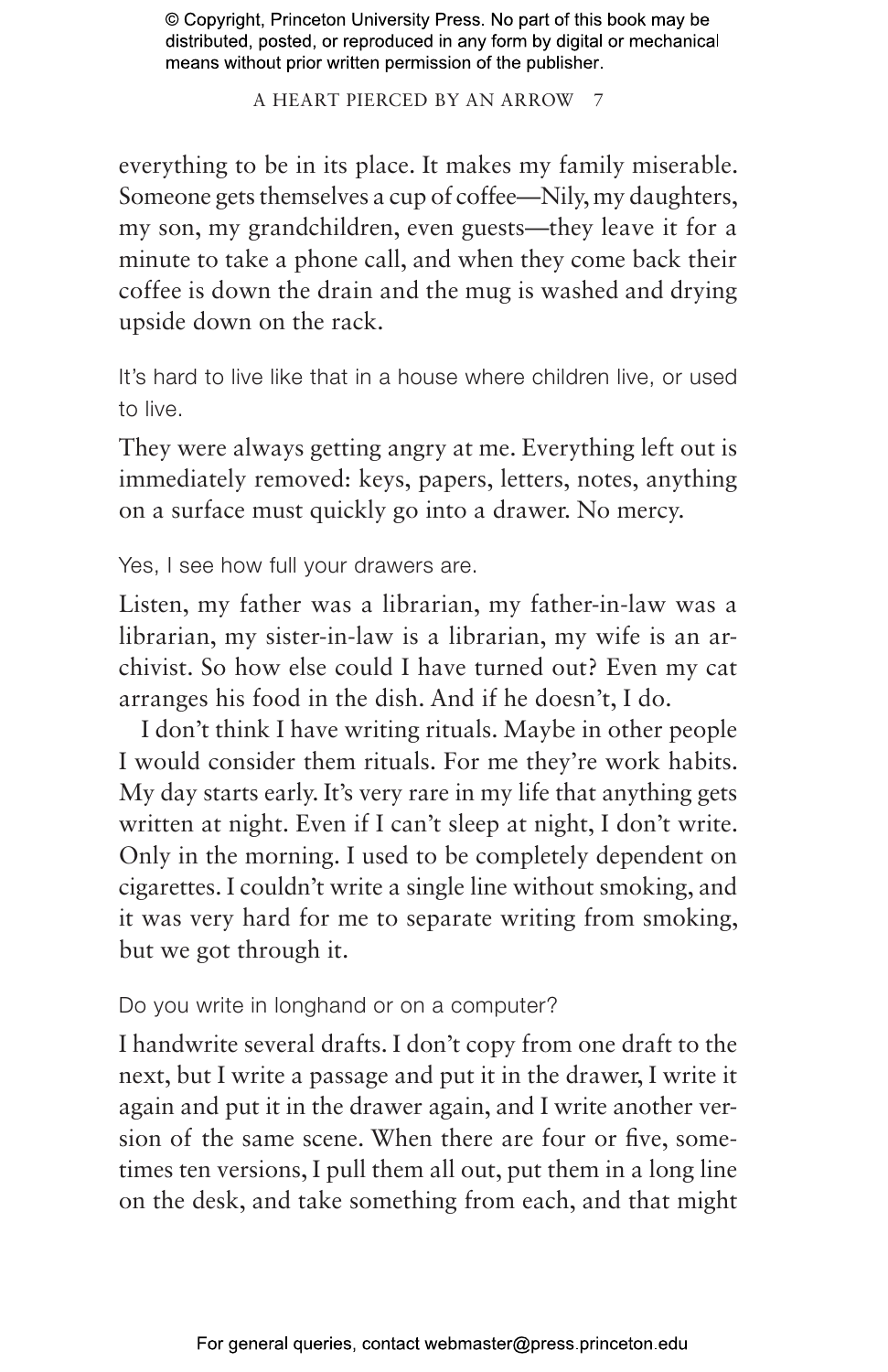8 WHAT MAKES AN APPLE?

be the revised version, the one I type into this computer myself with two fingers.

And before you write, you take your morning walk.

Yes. Every day, unless it's pouring, or if it's a dusty day like today, when you can't breathe. It helps put things in perspective—what is important? What is not? What will be forgotten in a few days? And what might not be forgotten? I walk even before drinking coffee. I get up, shower, shave, and go out. By four-fifteen I'm outside, quarter to five I'm back, and just before five, when it's still completely dark outside, I'm already at this desk with a strong cup of coffee. Those are my hours. That's the entire ritual.

Wisława Szymborska has a poem called "Four in the Morning," where she writes: "No one feels good at four in the morning."<sup>1</sup> She's right. Four in the morning is horrible!

Ms. Szymborska, how unfortunate that you and I never met. I would have asked you to have a coffee, I might have shown you the magic of four in the morning, and the coffee would have been on me. I don't suffer, it's not hard for me at four in the morning. I wake up without an alarm clock. On Saturdays and holidays, too. No one calls me on the phone, Nily is asleep, and if there are other people at home they're also asleep. Those are the hours when no one needs me. In Arad I used to go for a walk in the desert before sunrise, because the desert started five minutes from my house. Here in Tel Aviv, I sometimes walk in the little park, or just on the streets, because I find it interesting. The windows are dark, apart from the ones where people leave a light on in the bathroom. A lot of people leave the bathroom light on at night. Maybe they think it'll scare off the thieves. Maybe they leave it in case their child wakes up at night. Maybe they think death won't come if there's a light on in the bathroom.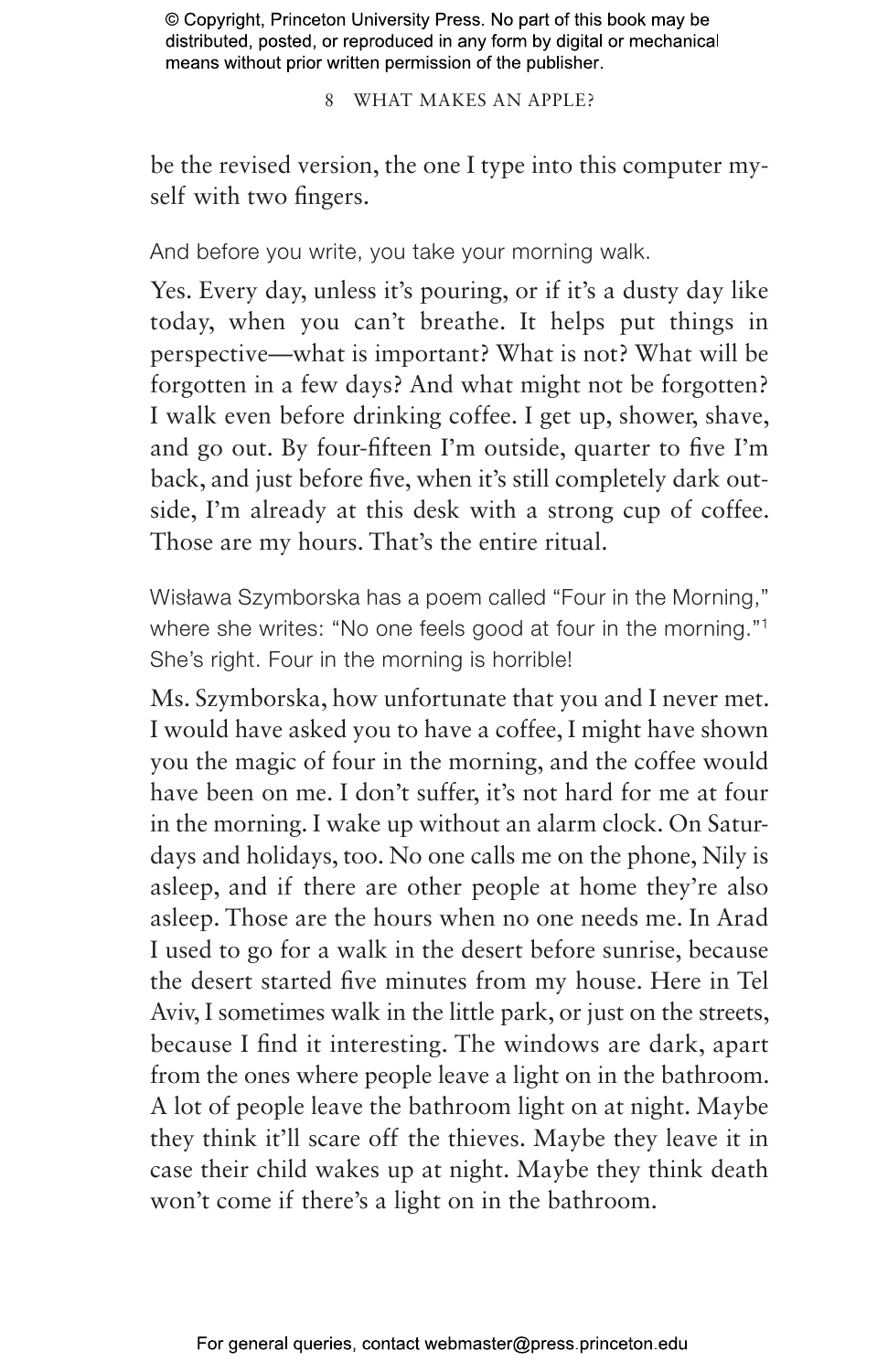#### A Heart Pierced by an Arrow 9

Once a woman was standing in a lit window at four-thirty a.m., looking out into the dark. I stood there watching her from the dark and I asked myself: What happens to her in these hours? Then she moved away and turned off the light, or perhaps she kept standing there, looking at the dark, and I kept walking, but I walked away with the first kernel of a story. Which I still haven't written. I may write it one day, or I may not.

Besides, sometimes I get to say good morning to the newspaper delivery guy. Now that we're almost at the Days of Awe, sometimes there will be someone going to synagogue very early in the morning to recite *Selichot*, † with his phylacteries and prayer shawl in their case. So then it's "Good morning," or if it's Saturday, "Shabbat Shalom," and that's that. I don't stop to talk to people. Not on those morning walks.

Do you think about what you're writing at the time?

Yes, I think about what's waiting for me at my desk. Because I'm almost always in the middle of something. So I think about where I was yesterday, where I left off, where I want to take it.

What I think isn't always what happens, but I do think, and I also somehow bring the people, I bring the characters. For example, that woman Bracha from the story "Curls,"‡ or her husband, Moshe. This Moshe, he doesn't say more than five or six words in the whole story, and he comes out of it pretty despicably in general. He's physically repellent, too. But the thing is, I knew a little more about him. I know far more about all my characters than I write. About their

<sup>†</sup> Prayers of repentance recited early each morning throughout the month of Elul, leading up to Rosh Hashanah.

<sup>‡</sup> "My Curls Have Flown All the Way to China" (*The New Yorker,* September 14, 2015, trans. Maggie Goldberg Bar-Tura).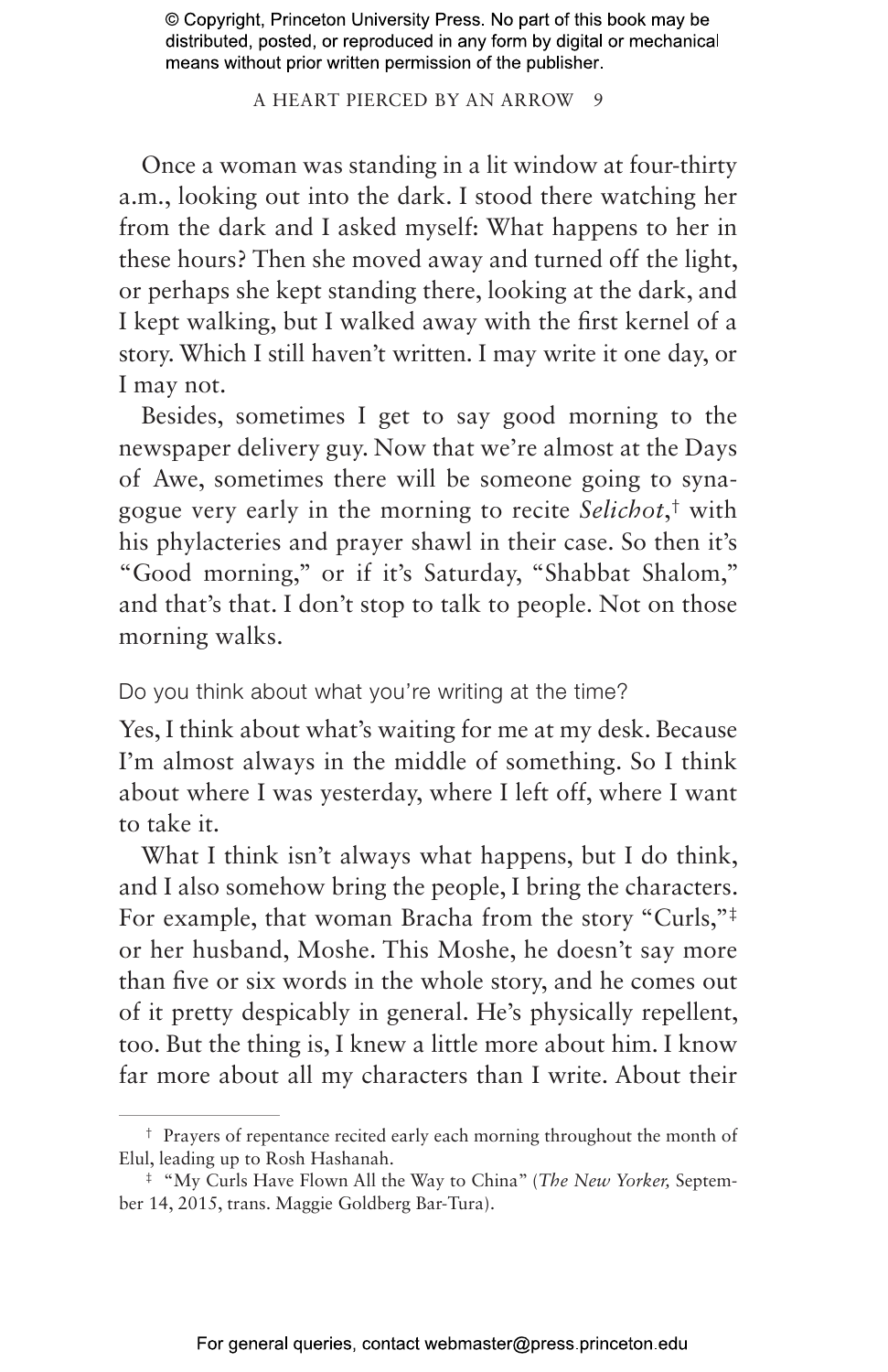### 10 WHAT MAKES AN APPLE?

childhood, their parents, their erotic fantasies. I just don't use everything I know about them. And while I was writing "Curls," I even knew about the other woman Moshe found himself, in Netanya. It was clear to me from the start that it wouldn't be in the story, but I wanted to know a bit more about what happened there, what sort of person he was and what complaints he had about Bracha, because he did have complaints. So it was necessary for me to know that. Not for the story. Just so that there would be enough cloth to cut the dress out of. Something like that.

You've never written about wars, even though you took part in wars. Or rather, wars are present in your books in various ways, but there are no battle scenes.

That's true. I've never written about wars, about the battlefield. I tried, but I couldn't do it. I fought in two wars, the Six-Day War in the Sinai Desert and the Yom Kippur War on the Golan Heights, and I can't write about it.

## Did you try?

Yes. I tried to tell a story about it. Fiction of sorts, or perhaps something like reportage, to describe it, to record it. I was absolutely unable to do it. Not even to myself. One of the reasons is that my sharpest memory from the battlefield is the smells. The smells never get through. Not in literature and not in film. Not even in Tolstoy's *War and Peace*, in his descriptions of the Battle of Borodino, or in Remarque's descriptions of World War I. And not in movies, either. The terrible stench doesn't come through. And without the smell it just isn't right.

Nothing in the world smells worse than a battlefield. Burning metal and burning rubber and burning corpses and exploded ammunition and feces and urine and smoke and decay—the most stunning thing is the smell. The stench. Yes,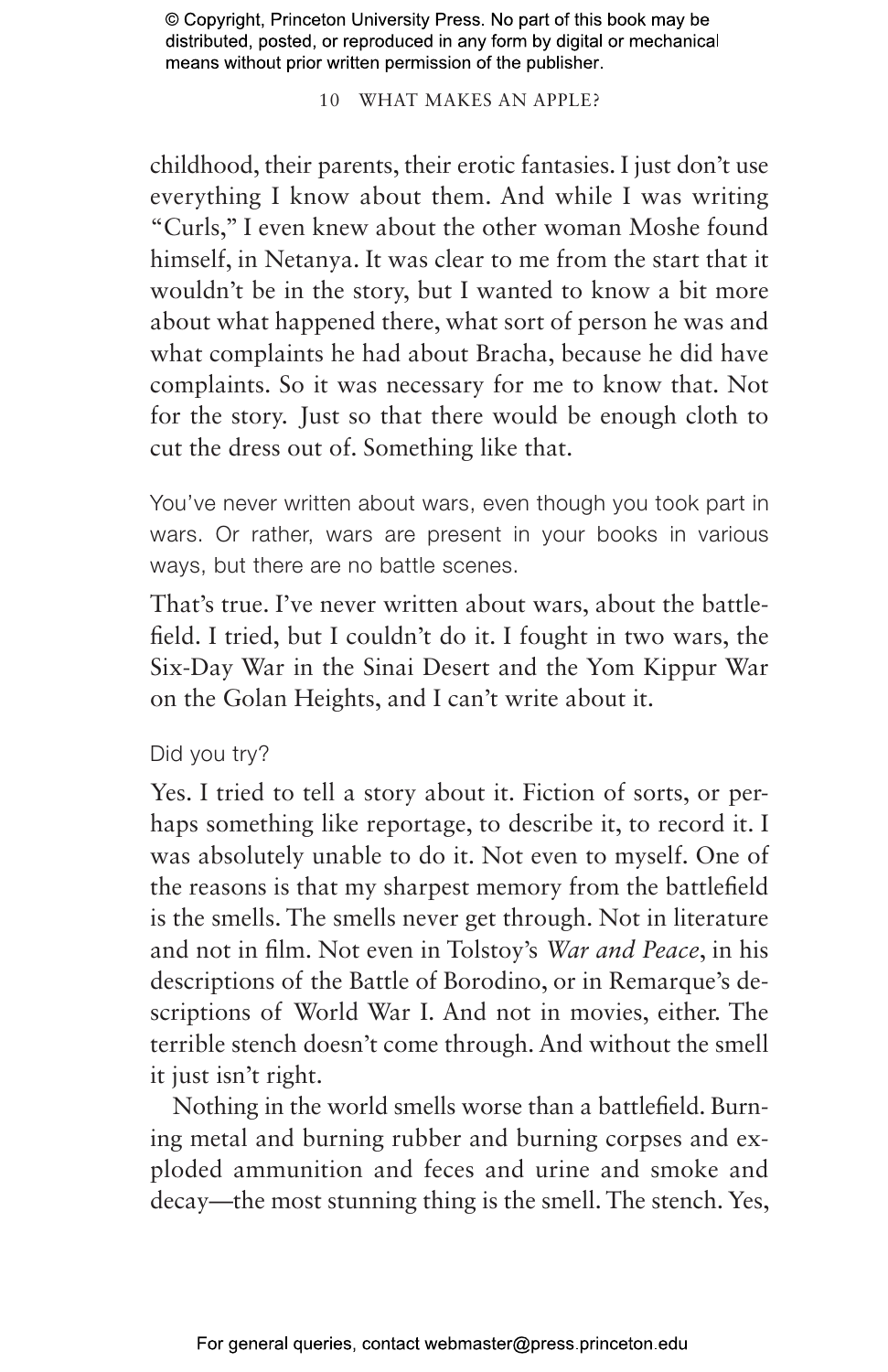#### A Heart Pierced by an Arrow 11

you can stand up on stage and say, "You should know, war is a putrid thing," but it won't do anything. There are not enough words in language for the smell. You recently reread *A Tale of Love and Darkness*. There is nothing in there about battlefields. Nothing. There are a few things about the days I spent as a child in the siege on Jerusalem. Twenty people lived in our basement apartment, because it was a basement and it served as a shelter for the whole building. Even that, that aspect of war, of people—not soldiers but civilians, the elderly, children, everyone unbathed, everyone going to the bathroom, crowded into the apartment. The thing most engraved in my memory is how badly it smelled. So I think that in that book I wrote about the smell.

You did. And you wrote about the stench at home in the days after your mother died, when you and your father were secluded in the apartment.

You cannot convey the stench of the battlefield in words, I gave up. But there are two things I might be able to tell you, from the very first hours of the war. In the Six-Day War, I was in Major-General Israel Tal's division, and I was exactly in the spot where, on June 5, 1967, at eight a.m., or five minutes after eight, the code word "red sheet" came over the radio, which meant we had to turn on all the communication networks, because up to then everything had been silent. Then we heard Talik's voice come through: "Advance, advance. Over." It's mythology by now. There must have been fifty tanks in that small area, and all fifty of them started up at the same moment. The noise was unbelievable. Imagine fifty heavy, noisy engines. And I remember saying to myself: No, no, this isn't the war yet, it's not real, this isn't it. And it took me a long time of recollecting and rummaging, after it was all over, to understand what was missing for it to be real. Do you know what was missing?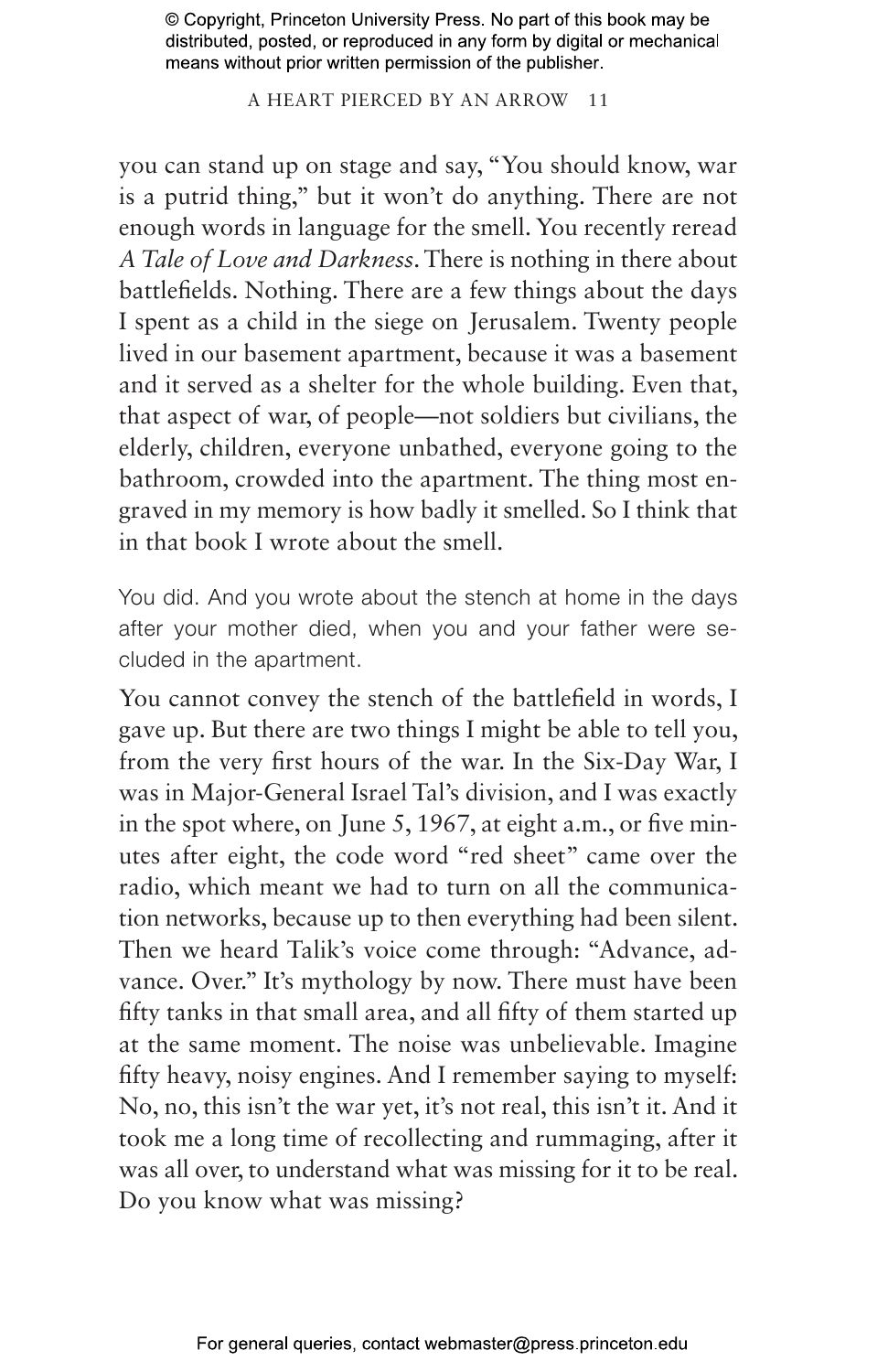12 WHAT MAKES AN APPLE?

## The music?

Exactly. Because where in my life had I seen dozens of tanks roaring into battle? In the movies. And in the movies it's always accompanied by very dramatic music. Afterwards, still on the first day of the war, in the early hours, I sat with a few people on the sand dunes and we waited; I don't even remember what we were waiting for. And suddenly shells started exploding right around us. And I look up and I see, on the hilltop, four hundred meters away, or maybe only three hundred, strangers in yellow uniforms aiming a mortar at us and firing. I remember that I didn't get scared, I was simply astonished. I was insulted: What is the matter with those people? Have they lost their minds? Are they crazy? Can't they see there are people here? My first impulse was not to drop to the ground, or to flee, or to return fire. No. My first impulse was to call the police: There are some nutcases here shooting at us with live ammunition! The desire to call the police was the last normal and logical thing that happened to me in the war. Everything that came afterwards was insanity.

There have been cinematic adaptations of your books. It must be strange for you to watch them.

There is a sort of glass wall—it looks familiar but it's not mine. Dan Wolman made a film of *My Michael*. That film has aged well. It was made on a joke of a budget but it still holds up. I remember that after I saw it, I said, it's so beautiful and touching, but so peculiar to me: it's as though I composed a violin piece and someone was playing it for me on the piano.

You've never been involved in writing a screenplay based on your book, have you?

I've often been asked to be involved. Natalie Portman, for example, very much wanted me to collaborate on the screen-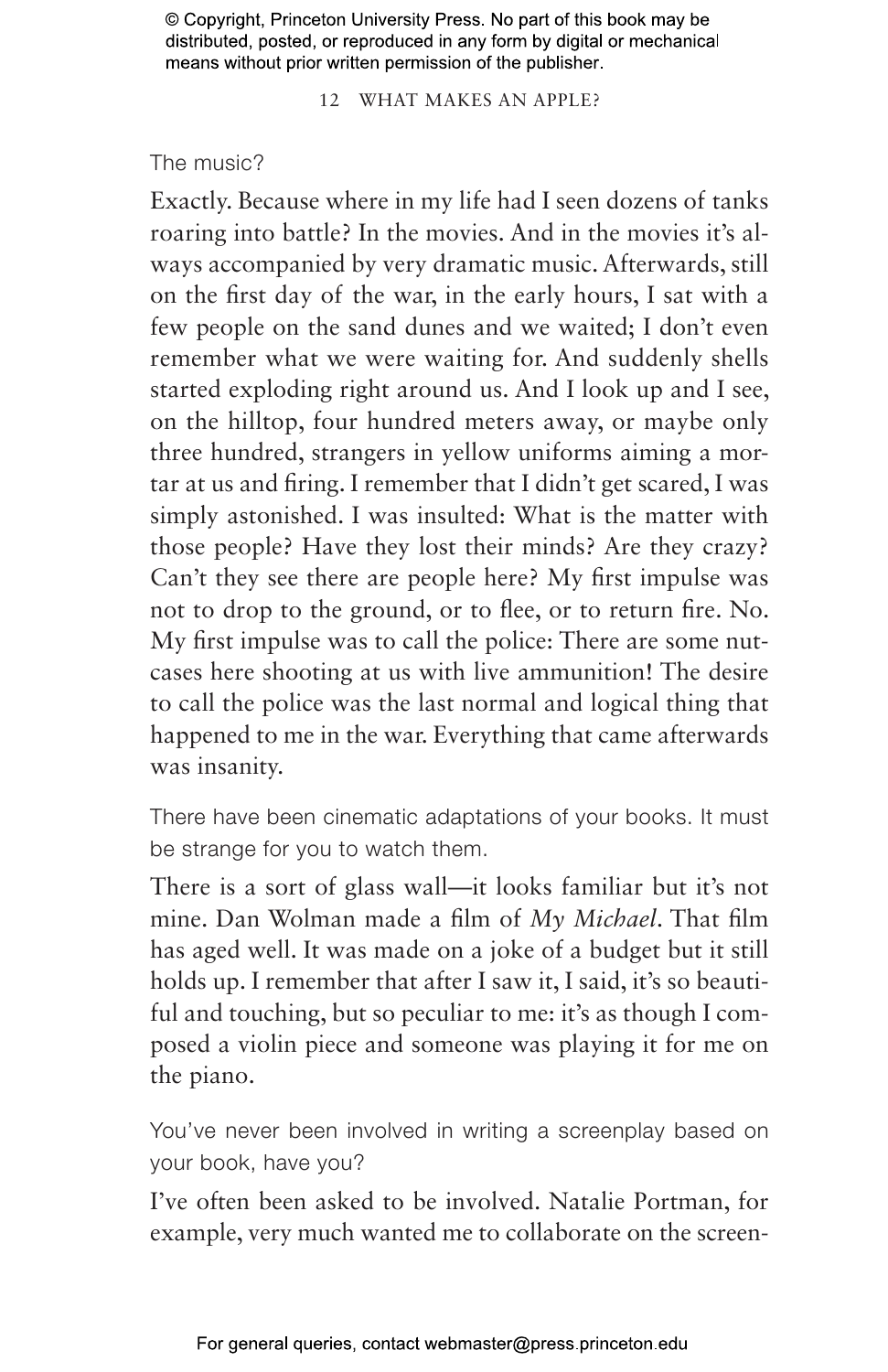A Heart Pierced by an Arrow 13

play for *A Tale of Love and Darkness*. I refused. To me, writing a screenplay is a different art than mine, but perhaps the distance is not as great as I think. Lots of people these days write novels and stories in the present tense, as if they're writing a screenplay. Perhaps that's a sign that those people actually want to write for film. They don't have the means, they have no money to invest, but in fact their eyes are on film and not literature. Maybe those writers see a lot of movies and only read a little literature. I'm not saying there aren't wonderful works written in present tense, in literature too, but the natural time for literature to occur in is the past. That is why it's called a *story* or *history*. Writers have this sort of congenital defect where they're born with their head and neck facing backwards.

I remember at least one story, "Nomad and Viper," from your first book, *Where the Jackals Howl*, which is written in the present tense.

I'm trying to remember. I hardly ever reread my own books. I think the last page in the story "Digging," in *Scenes from Village Life*, is also written in the present. I'm not dogmatic about the grammatical tense of a story. You can tell a story in the present tense, there are also a few fine stories told in the future tense. In A. B. Yehoshua's early stories, if I'm not mistaken, there is one that is partly written in the future, I think it's in *Facing the Forests*. . . . Here it is: the final sentence in the story "A Long Hot Day," from *Facing the Forests*. 2 The whole story is written in the present, but at the end Buli§ switches to the future. And in fact I also did that, on the last two pages of *My Michael*. I have no dogmatic position on the matter, but I think that even if the story is written in the future, it still looks to the past. Take science fiction. Let's say, a story that takes place in the year 3000, a

<sup>§</sup> The nickname of A. B. Yehoshua.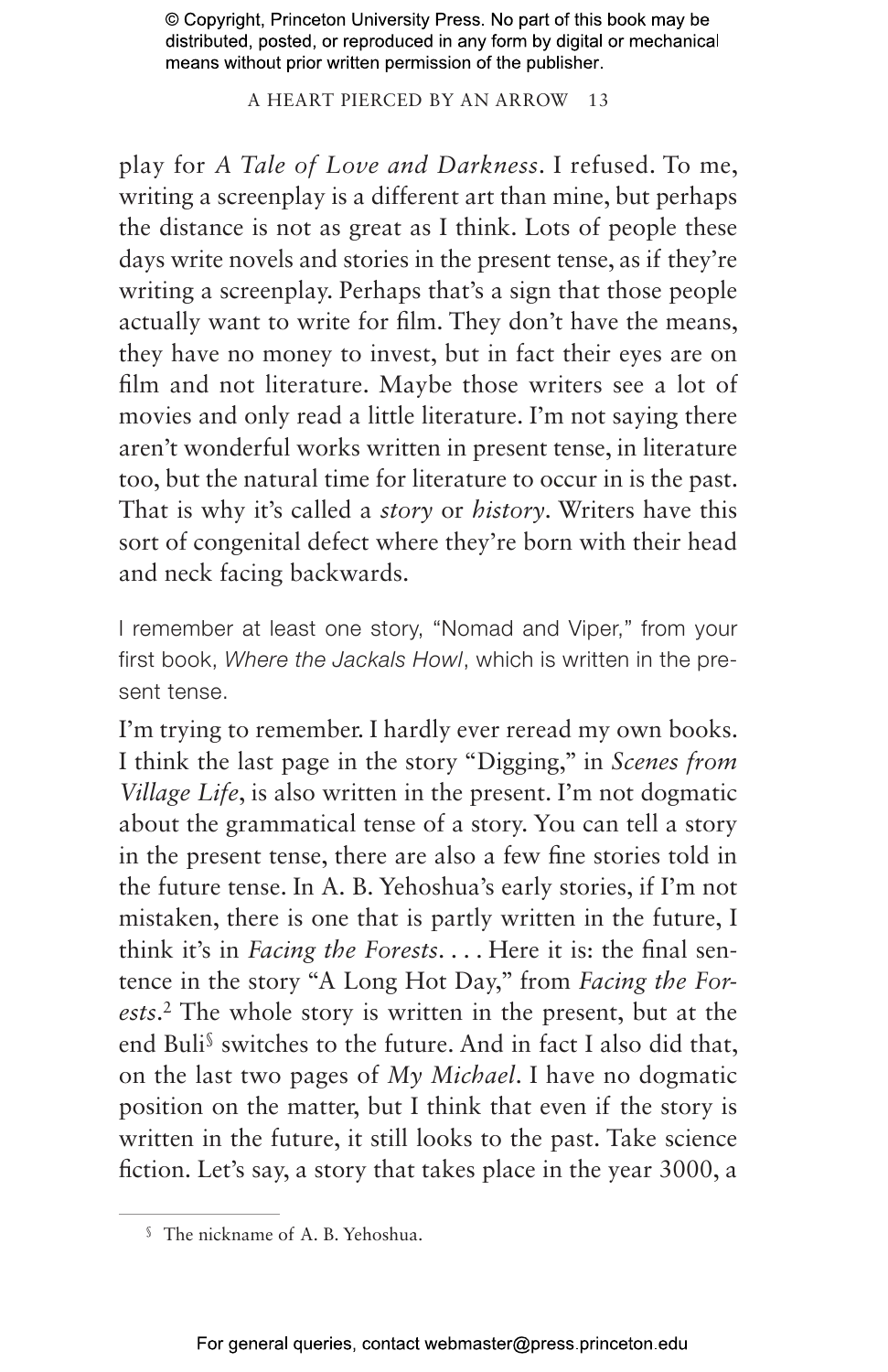14 WHAT MAKES AN APPLE?

thousand years from now, it will still say: Captain Nemo woke up in the morning. It won't say: Captain Nemo will wake up in the morning. The grammatical past tense is the water in which the fish named literature lives.

Do you really not read your books after they're published?

To read a page you've written is a bit like hearing your voice on a recording: strange, embarrassing. If I sometimes open up a book I wrote, one of two things happens: either it frustrates me because I see that I could have written it better now, or it frustrates me because I feel that I'll never write that well again. In both cases it frustrates me, so why would I read it? The only exception is *The Same Sea*, which I do go back to, because I find it so hard to believe that I wrote it. In fact I don't even treat it as one of my books. I don't know where it came from. It passed through me and came out the other end.

You taught a university course on *The Same Sea*. Why that book? For the reason you mentioned?

Because it's the only one of my books that I can go back to, even with some enthusiasm. I read it and I'm impressed. It's an immodest thing to say, but I really am surprised when I read it. I think it's well written, that book. I look at it like a cow who gave birth to a seagull.

You don't reread the books you wrote because it frustrates you. But tell me a little about how your attitude toward your books has evolved over time.

There are books that have gained a little distance from me and there are those that have gained a lot. For example, I still get invited sometimes to give readings from *A Tale of Love and Darkness*, so it hasn't grown very far from me, because I read a chapter, or talk about it. I'm sometimes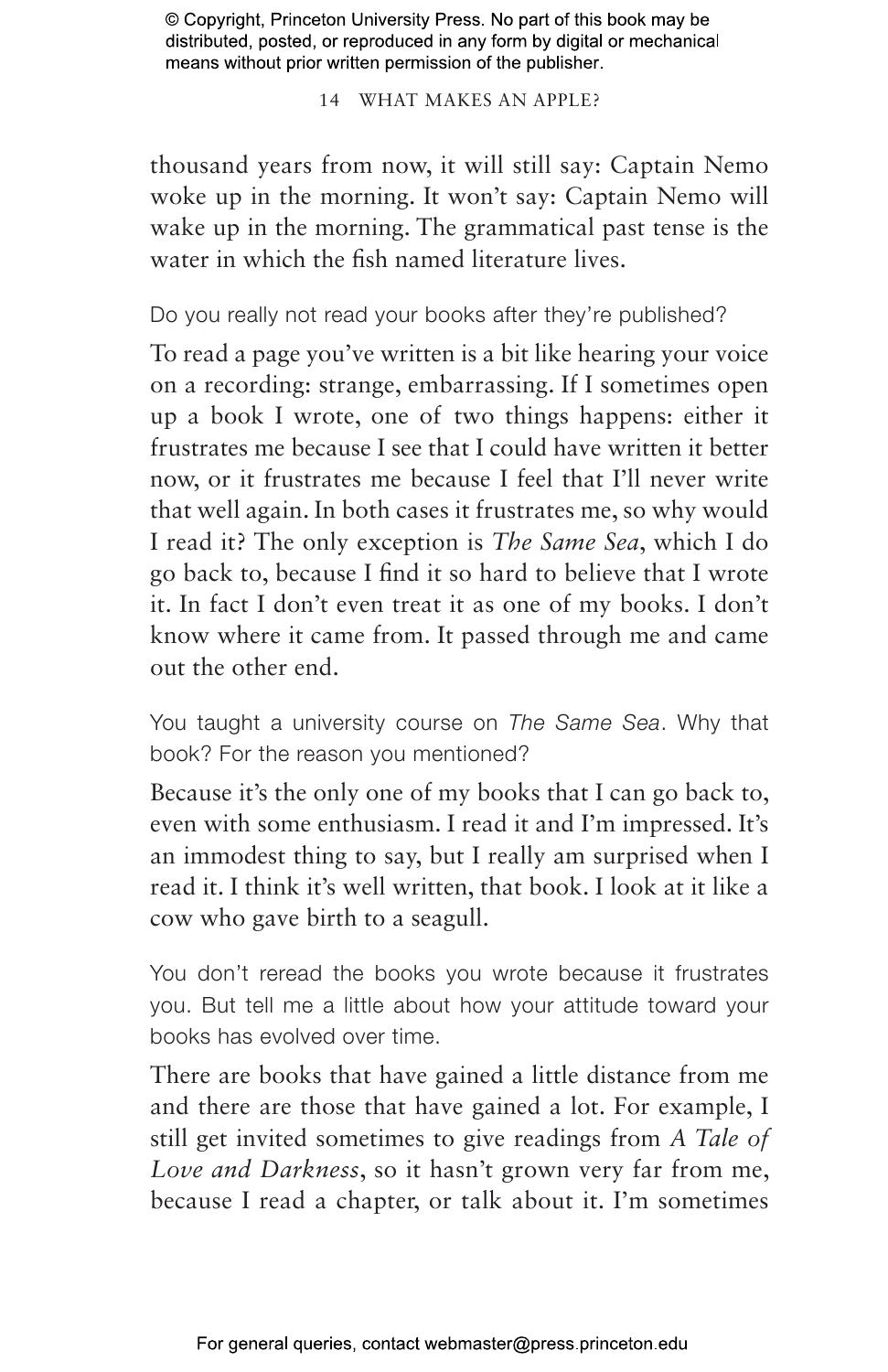A Heart Pierced by an Arrow 15

asked to read from *Between Friends*. But if you were to ask me today about, say, *The Hill of Evil Counsel*, I could hardly remember a thing. I remember that it takes place in Jerusalem, that it's a story about childhood, that it's during the British Mandate. More than that, I can no longer recall. Other people remember far better than I do, and sometimes it's embarrassing, because I get a letter from someone who's doing research, or perhaps writing about my books, and she asks me a question, and I reply: "The answer is in the book." And she gets back to me three weeks later and says, "No, there's no answer in the book, it's not there." Because after all these years I can't remember what was in the drafts I got rid of, and what ended up in the book.

It's far, far more interesting to me to read other people's books, whether they write better than I do or not as well as I do. My standards are very arbitrary, and apparently not very politically correct: if I pick up a novel or a story, read twenty pages, and think, "I could have written that," then I consider it not a good book. Only if I read it and think, "I could never have written that," does it count as a good book for me.

Does that happen to you?

Yes, it happens.

With young writers, too?

Yes. When I say, "I could have written that," I don't mean that I would have used the exact same language. Or written about the exact same world. But rather that I could have carried that weight. Or perhaps I would have carried it in a completely different way. But when I come across a book that isn't in my league, then it isn't in my league. And they do exist. There are many of them. In Hebrew literature and in world literature.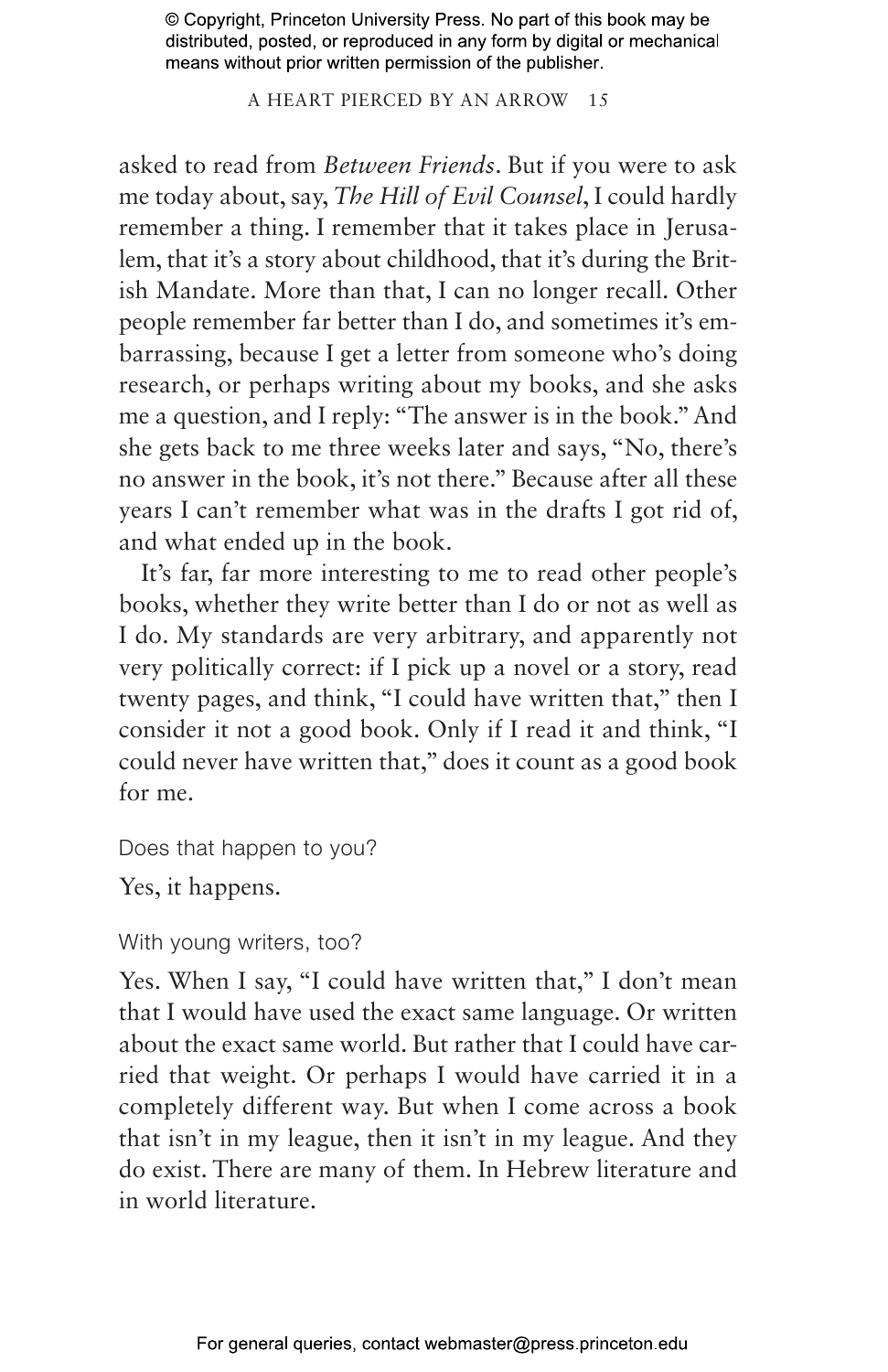16 WHAT MAKES AN APPLE?

Does writing get easier over the years? I have a feeling that in your case the answer is no.

Why?

I've read your books, and that's my sense.

Your sense is correct. People think that if someone has been writing books for fifty years, like I have, then it gets easier with time. That is probably true about almost every profession. A carpenter, if he's making his thirtieth table, it must be easier than the first one. And a hairdresser, on the twentieth haircut, it's easier than the first. Perhaps in research, too, the accumulated experience helps you find shortcuts, you know where to look. With a novel or a story—no. For two reasons: Firstly, I don't want to write the same book twice. There are writers who do that. Mainly with a book that did well, they write it again and again. I don't think I've written the same book twice. But perhaps that's just what I think. And secondly, writing is like driving with one foot on the gas and one on the brakes the whole time. The foot on the gas is made of innocence, excitement, the glee of writing. The foot on the brakes is made of self-awareness and self-criticism. Over the years, when you become more aware of your writing and of yourself, the foot on the brakes gets heavier and heavier and the foot on the gas gets more and more hesitant, and that's very bad, it's very bad for the driver and for the vehicle. Everything you've already written rises up against you. Even self-confidence is not something you acquire over time. It's a bit like saying to a detainee at a police station: "Anything you say may be used against you."

Also, "You have the right to remain silent."

Yes. And I say to myself: Maybe you've written enough, sit down and read. There are so many beautiful books to read,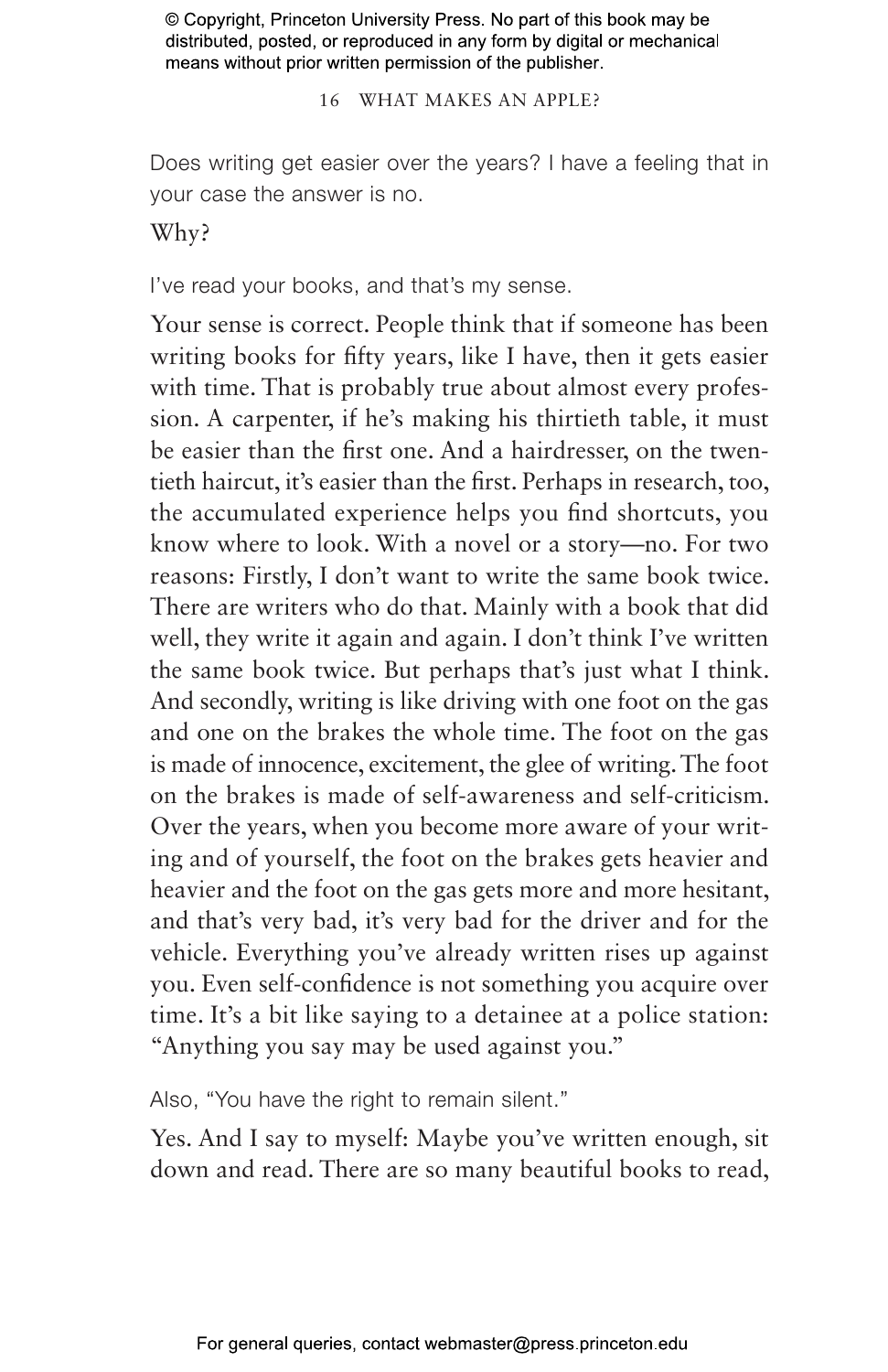A Heart Pierced by an Arrow 17

and I really have written a lot. But my hand is drawn to the pen, and the pen to my hand. *Judas* took five years to write, and it's not a long book. Five years with long breaks.

Is that reflected in the ratio between drafts and the book? Meaning, as time goes by, do more pages get left out?

Yes. I write more drafts and throw them out. In *Judas*, chapter 47 is the only chapter that does not occur in the twentieth century but on the day of the Crucifixion. And not even the entire day. It begins while Jesus is dying, which is in the afternoon, according to the New Testament, and ends when Judas hangs himself on the fig tree before the holiday and the Sabbath begin. Meaning, the duration is four or five hours, something like that. I wrote that chapter many times. I remember writing it and ending up with sixty pages. I said: That won't do, it'll sink the whole ship. This isn't a historical novel. So I sat down and wrote it again and I got to eighty pages. I wrote it over and over again. I didn't copy from one draft to another but wrote one, threw it out, wrote it again, threw it out again. I think that chapter was written something between twelve and fifteen times. It is now ten and a half pages, and I think there is no fat. But it's hard. I think it was Chaim Weizmann¶ who once wrote to someone in a letter, "Forgive me, my dear, for writing you such a long letter, I just don't have the time to compose a short letter now."

I've heard that story about Churchill and about George Bernard Shaw.

All the witty anecdotes in the world have been attributed at some point to George Bernard Shaw, Oscar Wilde, or Mark Twain. All of them.

<sup>¶</sup> The first president of Israel.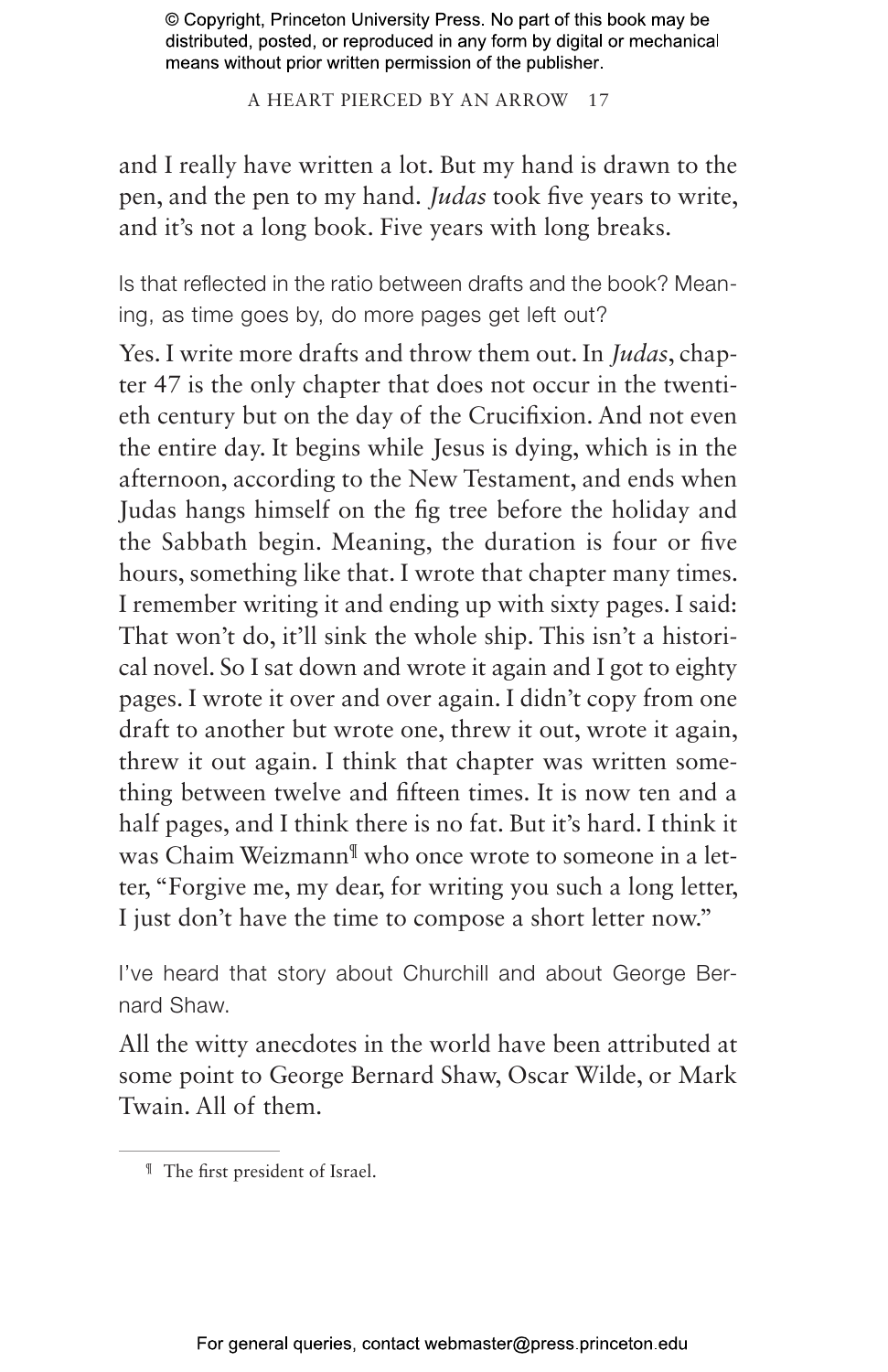18 WHAT MAKES AN APPLE?

Which reminds me that I have to give you back the newspaper clipping you gave me, the shelved sequel to "Fernheim."

Oh, yes. Isn't it a pity that Agnon's daughter, Emunah Yaron, published that?

Why is it a pity? It's interesting.

Well, it's interesting for scholars, but it does nothing to increase Agnon's acclaim.

To my mind it is to his credit that, after writing it, he chose to shelve the story and not publish it. That's difficult.

But he didn't want it to be published. I almost never leave manuscripts. I just don't leave them. I left a few final drafts of manuscripts in handwriting, so the kids would have an inheritance. But earlier drafts, I throw away. Things I started and didn't like, I throw away. Things like "Fernheim sequels"—I throw those away all the time, I leave no trace, because I don't want someone later thinking it would be interesting for scholars and publishing it.

That really is an interesting question, the status of these works that a writer leaves behind. Because writers who really don't want that to happen probably do what you do. They throw them away. The clearest example is Kafka, of course.

Kafka, exactly. If you want something burned, burn it yourself. That's what Max Brod always said, and he was right. You wanted to burn them—who was stopping you? You had a match, you had a burner. Why would you leave it up to me?

Do you ever regret throwing away manuscript pages?

To take a recent example, from my last novel, *Judas*, in the drafts I had lots of pages about Shmuel's childhood, which I hardly used, there was no need. But there were all sorts of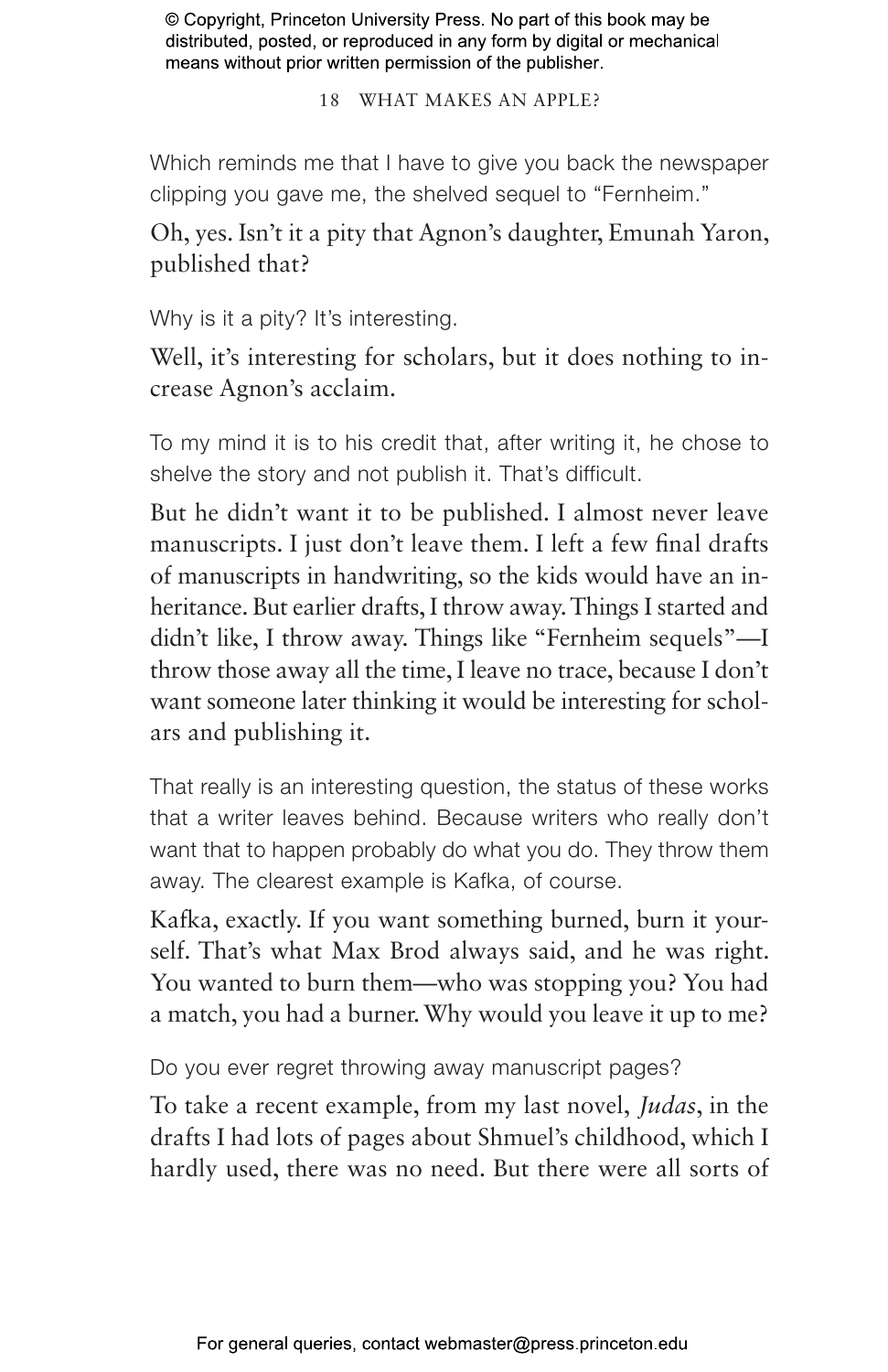A Heart Pierced by an Arrow 19

stories in there, about why he doesn't love his parents even though they are very devoted to him.

I knew a lot about him, about his parents and his betrayal of them, about his parents' betrayals of each other, and their little betrayals of him in his childhood. I think I told you that to me, that is the core of the story: not Christianity, not the question of statehood versus no statehood, but Shmuel's betrayal of his parents. That, to me, is the engine driving the whole story. For one winter, he adopts himself a different father and mother. He betrays his parents. In the drafts there was much more, and in hindsight, it's possible that I took out too much, that I should have left in a little more about his childhood. His and his sister's. To make "the mother of all betrayals" more prominent in this novel of traitors. That's possible, I'm not sure anymore. I haven't read it for a while. But on the other hand, I wanted there to be no unnecessary fat. I told you that I took two very long breaks from writing that book. Two places when I said: This isn't for me, it's too much. It's beyond my strength. In the end of course I made compromises.

### Do you remember what those places were?

I remember, yes. Once I put it aside for a year and a half, almost two. It was where Atalia asks Shmuel out for the first time. I just didn't know what would happen between them. I only knew what could absolutely not happen. Absolutely not. I looked, I asked her, I asked Shmuel. Where would they go? What would he tell her? How would he say it? What would she ask him? Would they touch each other? How? When? What could I do with them? And if nothing happened between them, how would I write it? The hardest thing to write might be a scene between a man who wants and a woman who is wanted, or even a man and woman who want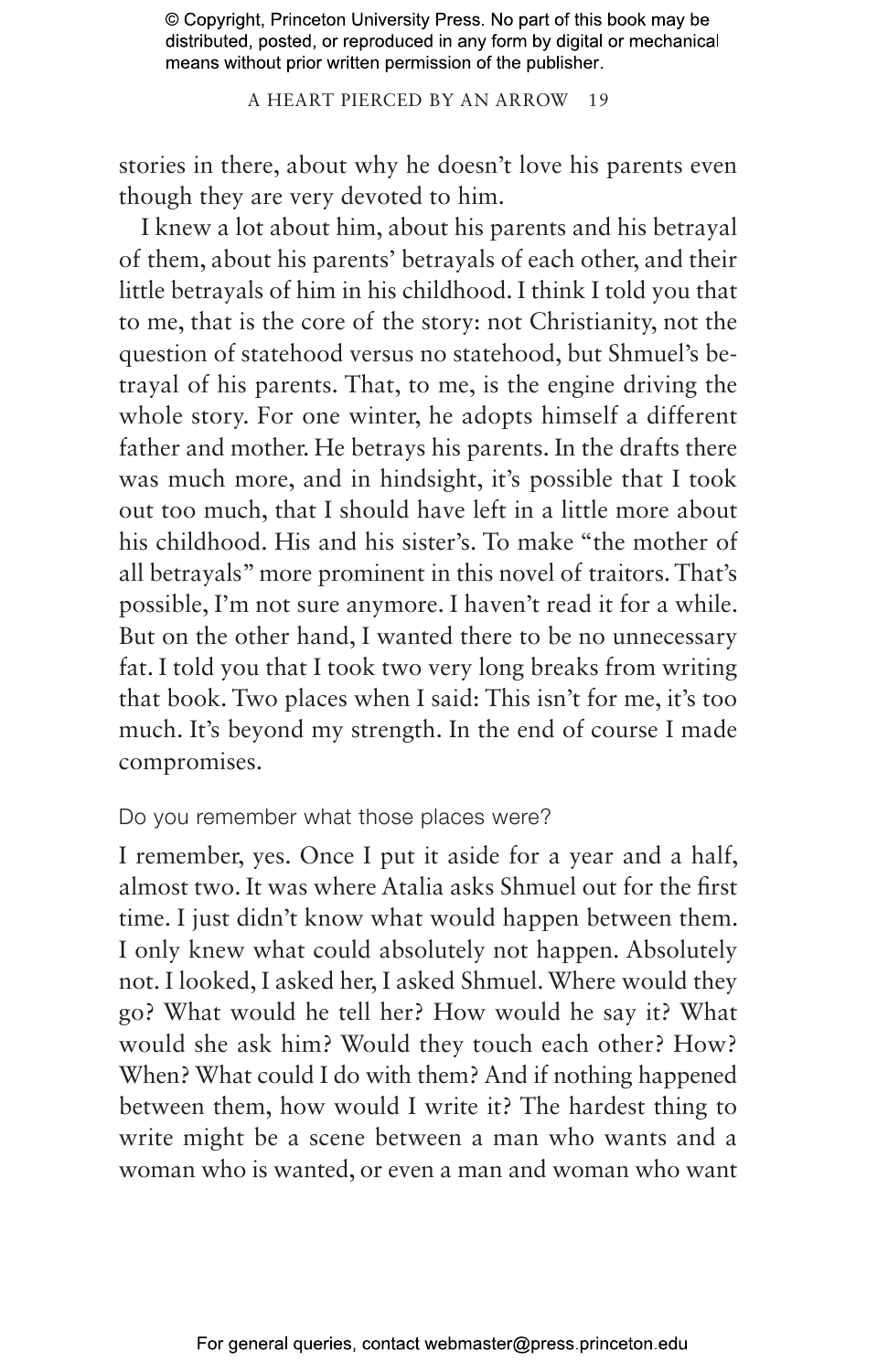20 WHAT MAKES AN APPLE?

each other, but where nothing happens between them. Nothing. *Nada*. I realized I couldn't write it. I couldn't see them. It was like they were both in the room but they'd turned off the light and that was that, I couldn't see anything.

How many days do you sit with that before deciding: Okay, I'm letting it go.

A lot. A lot. Either I sit for an hour or two, and do nothing. Look out the window. Doodle on paper. Or I sit and write a half-page draft and rip it up, because I know it's not right, it doesn't work. But I write many such drafts before I say: We're done, this isn't for me. I struggle. I don't give up quickly. Meaning, I sometimes give up on a draft, or on an attempt, but I don't give up on the essence—not that quickly. And the second place, I've already told you about.

The Crucifixion chapter. It's hard to write a scene that's had so many adaptations and interpretations in literature, and in fact in every form of art.

When I wrote it, I had this feeling: How can I? Who do I think I am? After all, describing the Crucifixion is like—like a painter who is told: Here, draw a vase with flowers. How can he? All the great masters have already drawn a vase with flowers. Or a sunset. There are endless Crucifixions in art, there are thousands of paintings of the Crucifixion, and there are stories, and there are novels, and there are numerous films, and of course before all that there are the powerful depictions in the New Testament. And there are Bach's Passions. And the sculptures. And there is Bulgakov, and Saramago. You can lose your mind. Only when I finished the book did I go and look at Saramago, in *The Gospel According to Jesus Christ*, where the Crucifixion occurs at the beginning of the book and in one more page right at the end. I checked to see what he'd done there. And I'm not ashamed.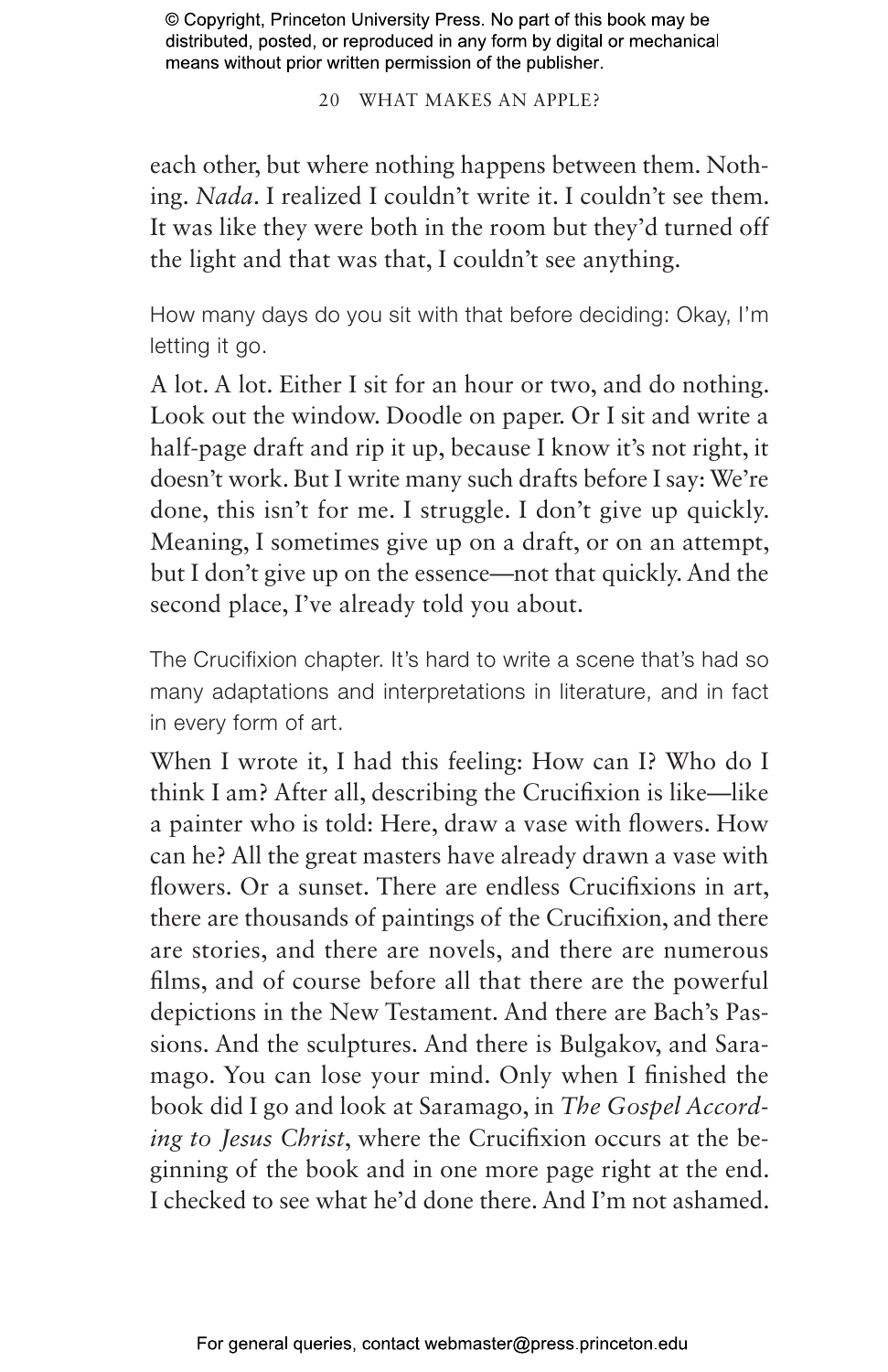A Heart Pierced by an Arrow 21

I'm not giving out grades, but I'm not ashamed of the Crucifixion I have in chapter 47.

Then when did you take the long break from writing? After writing those two long versions of the Crucifixion scene? In between them?

No, it was in between them. I started, and I realized it wasn't working, so I left it, and then on the second break I wrote all the stories in *Between Friends*, and I wrote a book of essays with my daughter Fania, Professor Fania Oz-Salzberger, *Jews and Words*. It took eighteen months before I went back to *Judas*.

And when you did, was it easier?

When I did I realized I had to compromise. That it wasn't going to be the way I wanted it.

As an editor, the question of compromise in writing is very interesting to me. When is the answer that you have to keep working, persisting, because a better solution is hiding somewhere, and when do you have to let it go, to compromise, to move on? For the good of the book or even the good of the author.

I'll give you another example of a place where I compromised in *Judas*, a very difficult part, at the end, when Shmuel is planning to go to the library to say goodbye to Wald, and suddenly Wald comes to him. Shmuel is still in Abravanel's room, he's still limping slightly. And Wald comes to him on crutches. It's a short scene, less than half a page, and in the end Wald kisses him on the forehead. There, that's a compromise. I didn't want them to part that way. I wanted something more powerful. I tried for a long time, many times. I wrote it over and over again. Most of the drafts were longer than what's in the book, but not any better. It's something Dostoevsky would have done much better than I did,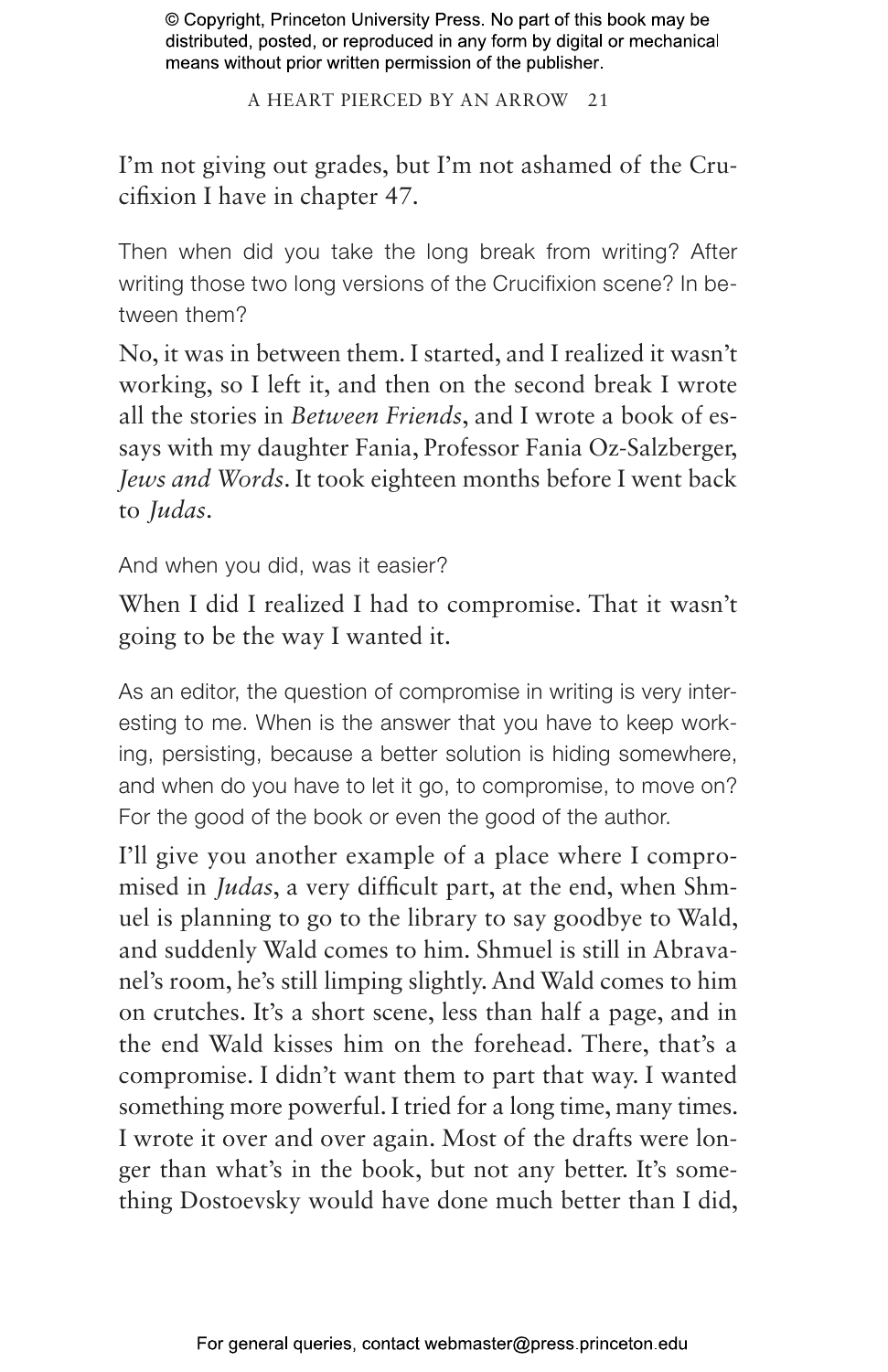22 WHAT MAKES AN APPLE?

that parting scene. Chekhov, too. Far better than I did. For example, I really wanted to also have something slightly comical in that scene. I made a compromise.

I remember something William Faulkner said, about how since none of the books he wrote met his standards, he judged them based on which had caused him the most suffering. Like a mother who loves the son who became a criminal more than the son who became a priest. What you say is fascinating, because I've read your book and that is a beautiful scene, Shmuel's farewell to Wald. But, after all, I have no access to these versions you fantasized about.

You know, Shira, in every book there are at least three books: the one you're reading; the one I wrote, which has to be different from the one you're reading; and then there is a third book: the one I would have written if I'd had the strength. If I'd had the wings. That book, the third one, is the best of the three. But in all the world there is no one other than me who knows that third book, and there is no one other than me who grieves for it. All in all, I think it turned out pretty well, that farewell scene, I'm not ashamed of it, but if there'd been something a tiny bit funny, it would have been even better. I don't know, maybe there are writers in the world, artists, who never compromise. I don't know, for example, whether or not Bach compromised. The music he heard in his mind versus the music he wrote. Have you ever been to Leipzig?

 $N<sub>0</sub>$ 

I once gave a reading in Leipzig and the next day I had a flight at nine a.m., maybe to Frankfurt, I can't remember, for the next reading. So I got up very early and I went to St. Thomas Church at six-thirty a.m. Outside, in front of the church, there is a statue of Bach, I think it's bronze, and he's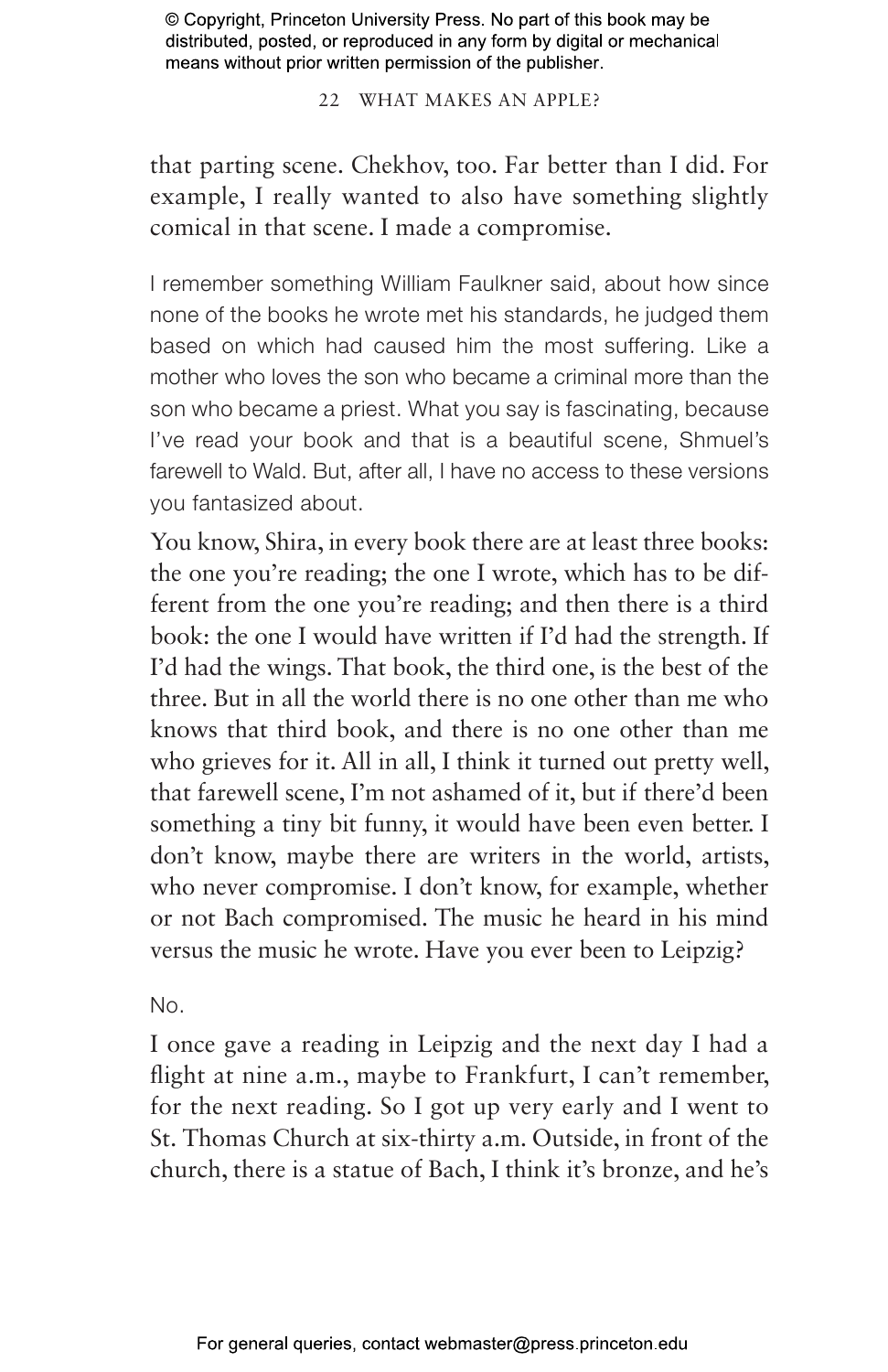A Heart Pierced by an Arrow 23

wearing a jacket like they wore in the seventeenth century, and under the jacket he has that kind of waistcoat, with one button undone. And I loved that so much, that the sculptor gave him one unfastened button.

## In the middle?

Yes, in the middle. Here. As if it was out of carelessness. And I don't know if that's what it was or not, we'll never know. But I liked it. Then I went into the church, and the organ that Bach composed on is there, and one thing immediately struck me: how cold it was in there. The church was not heated, and in Bach's days it certainly wasn't. And it's an enormous space, like being inside a refrigerator. And the man sat there for hours upon hours writing heavenly music. How? At home he couldn't write. He had twenty children, from two wives. Not all of them survived into adulthood, but there were lots of children at home and most were still little. He went to write music in the church for hours and hours. How?

For someone trying to work, being cold in a church is better than loads of little kids at home. I'm pretty sure of that.

I don't know. He needed an organ, I don't believe he had one at home. I stood there for fifteen minutes and I couldn't feel my toes and hands because it was so cold. True, it's not like that year-round. Perhaps on terribly cold days he stayed in bed and didn't compose. But still, he went there when the congregants were not there. Do you know about *The Little Chronicle of Anna Magdalena*? It's written as a sort of diary told from the perspective of Bach's second wife, Anna Magdalena, about her life with Bach. It's such a touching little book. When you read it, you really love her, and if you weren't a feminist, you will be by the end of the book, it's unavoidable. I must show you the poem Pinchas Sadeh wrote, called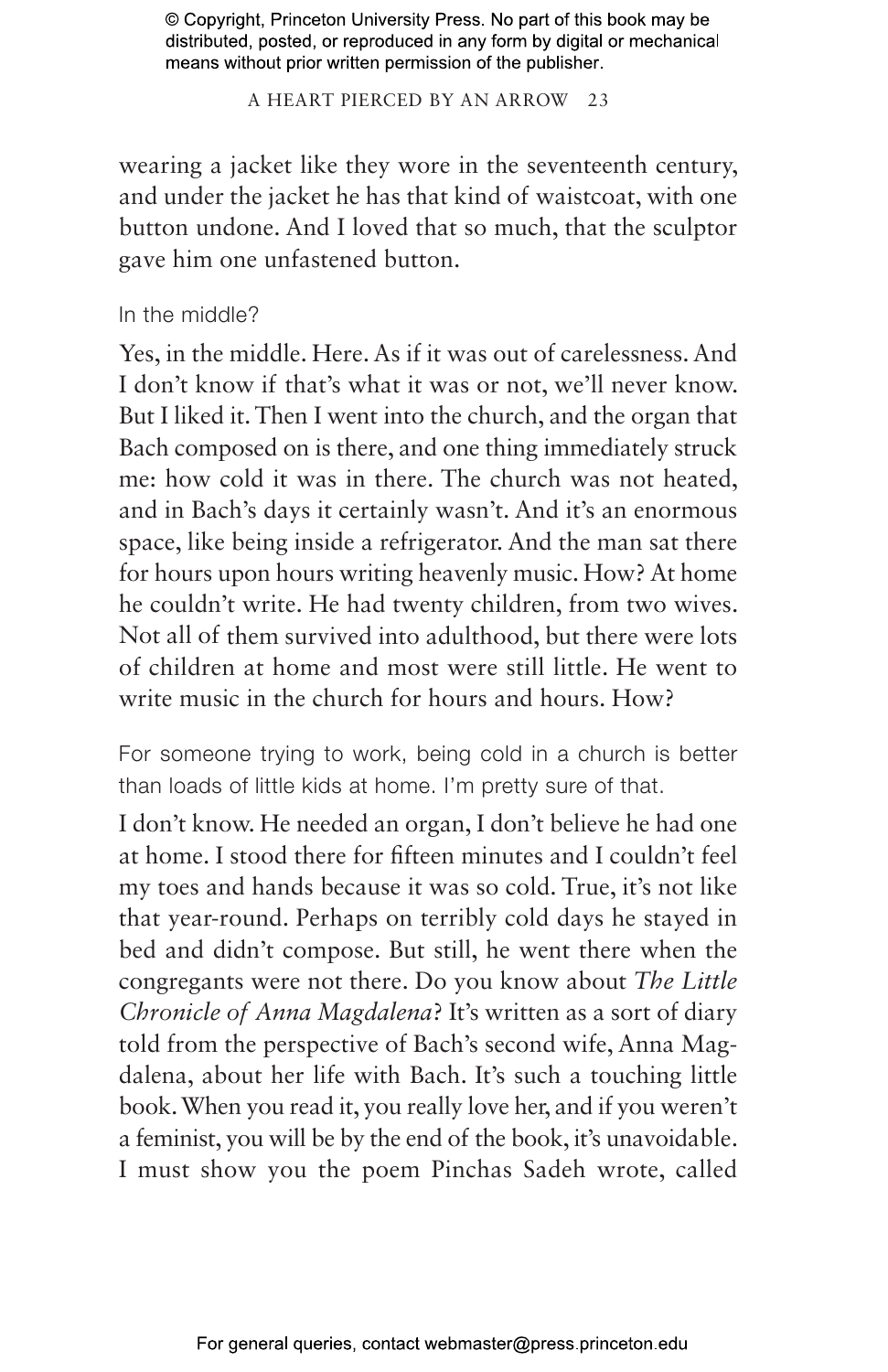24 WHAT MAKES AN APPLE?

"On the Margins of the Little Chronicle of Anna Magdalena." I'll read it to you, it's short:

My lady, fifty-seven years of age were you, and a widow receiving aid When in your slender, neat handwriting you began to write The little chronicle of your late husband The cantor of St. Thomas Church And when you were told that long forgotten Was the name of the deceased and his works would never be remembered You told yourself that only God knows If that shall come to be, or not My eminent lady, a man of distant generations, After two hundred years and more, sitting in a room At midnight and listening to the chorale *Schmücke dich, o liebe Seele*, Wishes to tell you that the name of your late cantor husband Is lauded now from the rising of the sun to its setting

And for having been a good woman to him in his life My dear lady I kiss your hand.3

It's not exactly feminist.

Not at all. On the contrary. Neither is the chronicle. But both the chronicle and this poem practically demand that this reader—namely, that I—be a feminist. Because the poet bothers to thank Mrs. Bach solely for the greatness of her husband and for her willingness to serve him. And because the way Anna Magdalena belittles herself in her chronicle is also a shocking internalization of an age-old social injustice. How did we get onto this topic? Oh, we were saying how cold it was in St. Thomas Church, and we said there might be artists in the world who produce something that is exactly what they wanted, who don't compromise. I thought about Bach.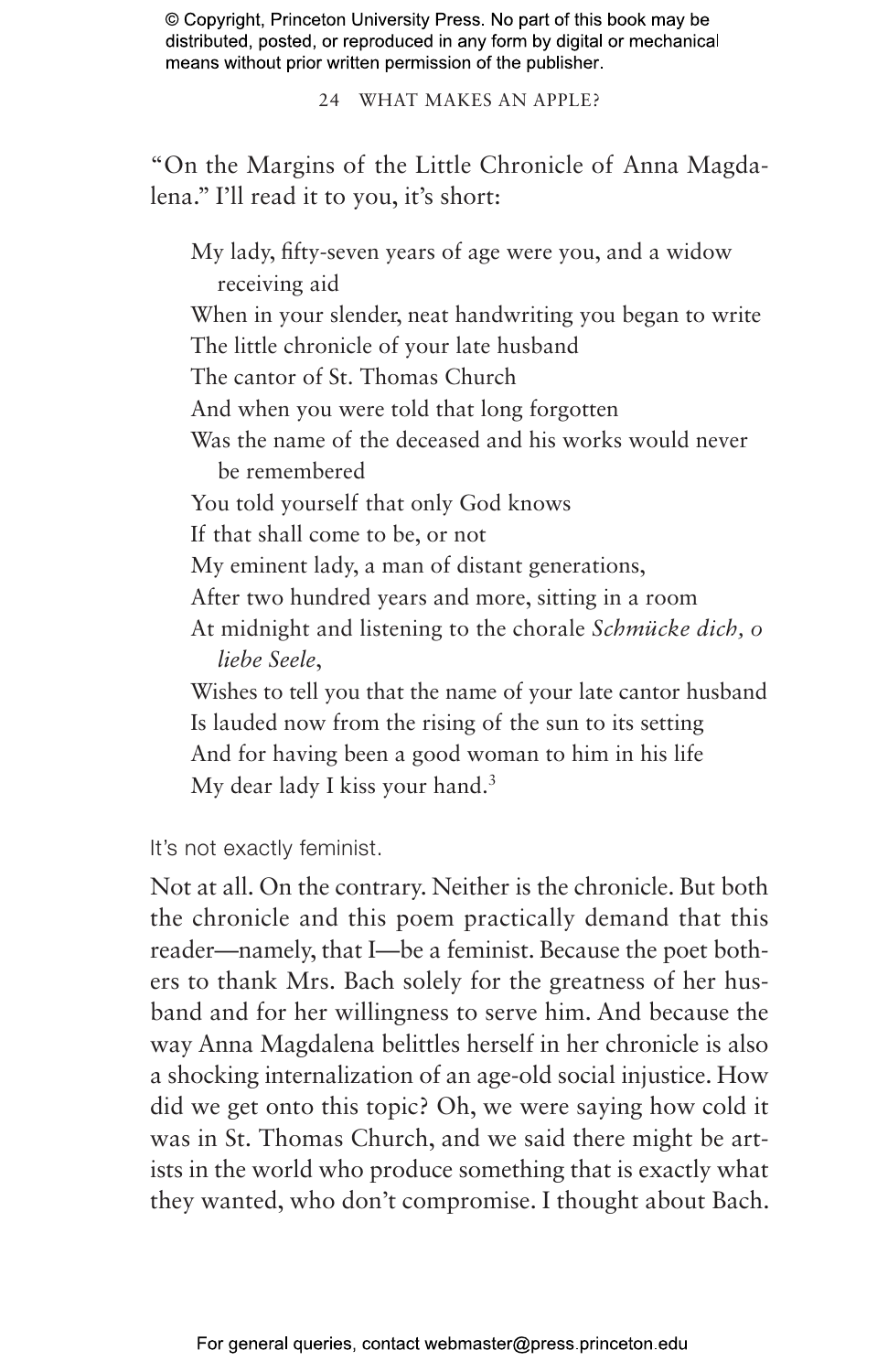A Heart Pierced by an Arrow 25

Perhaps he didn't compromise. What do I know? But for me, I know that without compromising you cannot finish any work. None at all. And you also know that.

There's no doubt.

But that's how it is in everything. People think compromise is a bad word. Mostly enthusiastic young idealists think compromise is something slightly fraudulent, spineless, dishonest, opportunistic. Not to me. To me the word "compromise" is a synonym for "life." And the opposite of compromise is fanaticism and death.

In literature, too. Not only in politics.

In everything. Everything. Don't misinterpret that: when I say "compromise," I'm not saying turn the other cheek. I'm not saying, abrogate yourself. Abrogate yourself to your partner, or your child, or your parents, or the neighbors. I'm saying: try to explore, maybe there is something, a third of the way, or two-thirds, or halfway. And that's how it is in work, too. Things didn't work out the way you wanted? Try to compromise as high as you can, to negotiate. The way [Prime Minister] Levi Eshkol used to. Do you know what Eshkol once said about compromise? He had a wonderful line. He said something like this: Everyone makes fun of me for being a compromiser, and I really am a compromiser. If I don't get what I want, I compromise. And if it's not enough, I compromise again. And if it's still not enough, I compromise for the third time until I get what I want.

Wonderful. Especially in the context of drafts.

And I understand what he meant. I think I do. When he gets into negotiations he names a far higher price than what he's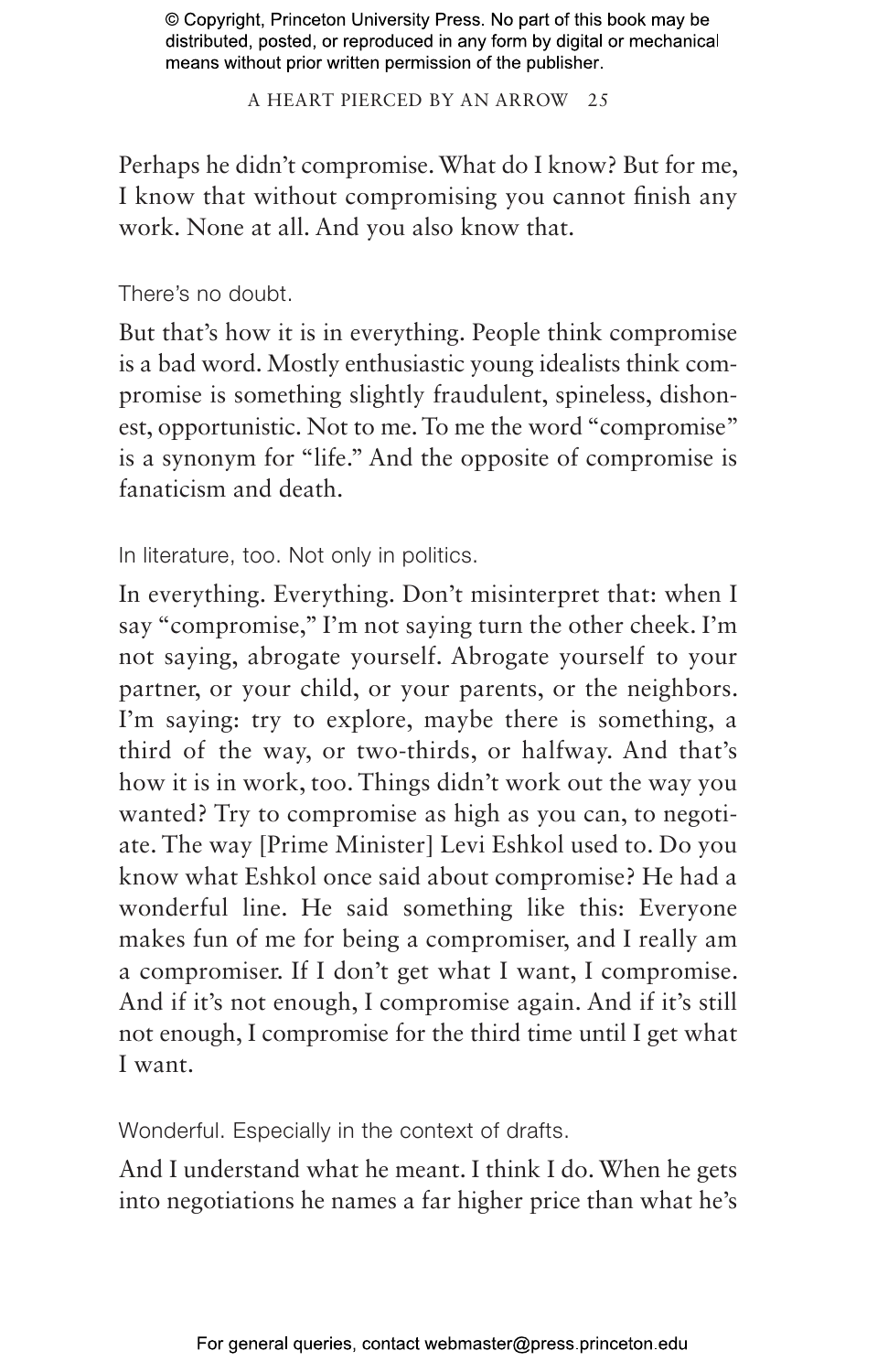26 WHAT MAKES AN APPLE?

really hoping to get. And then he compromises and compromises, until he gets roughly what he wanted. I think that's what he meant, but I'm not sure.

Assaf Inbari has an essay I like, called "Be Thankful for That Which is Complete," where he writes that finishing the work and saying goodbye to it are the most important creative decisions and the hardest. Because of the compromise we spoke of, because of the drive to keep polishing endlessly. 4 When do you know that you've finished writing a book?

When I can no longer look at it. And I hand the manuscript in to the editor. Then I know, of course, that it's not the best thing I've ever written. I keep mourning the third book, the one I wasn't able to write, the unborn child. But I feel in that moment that it was the best thing I was capable of writing. It's a sort of mantra, for me: "This is the best I can do at this moment. I once did better things, and in the future—who knows. But for now it's the best I can do." It's not an alibi, I know, you can't take that to the police, or to the critics, but I find it reassuring. "More than this, I cannot do now."

When I write, somewhere deep inside I know that it didn't come out the way I saw and heard it. I know that, a priori. Perhaps from experience. It can't come out exactly the way we wanted it to. But what does? You go abroad for the first time ever. Such excitement, such turmoil, such tension, you don't sleep all night, what if we don't wake up, what if the alarm doesn't ring, and when you get back you know it was lovely and full of experiences and rich, but it wasn't a revelation.

Mostly because we took ourselves there, too.

Yes. That's a wonderful thing you said. Accurate. Both the fact that we took ourselves, but also the fact that what we had in our mind, as always, was a little more. Because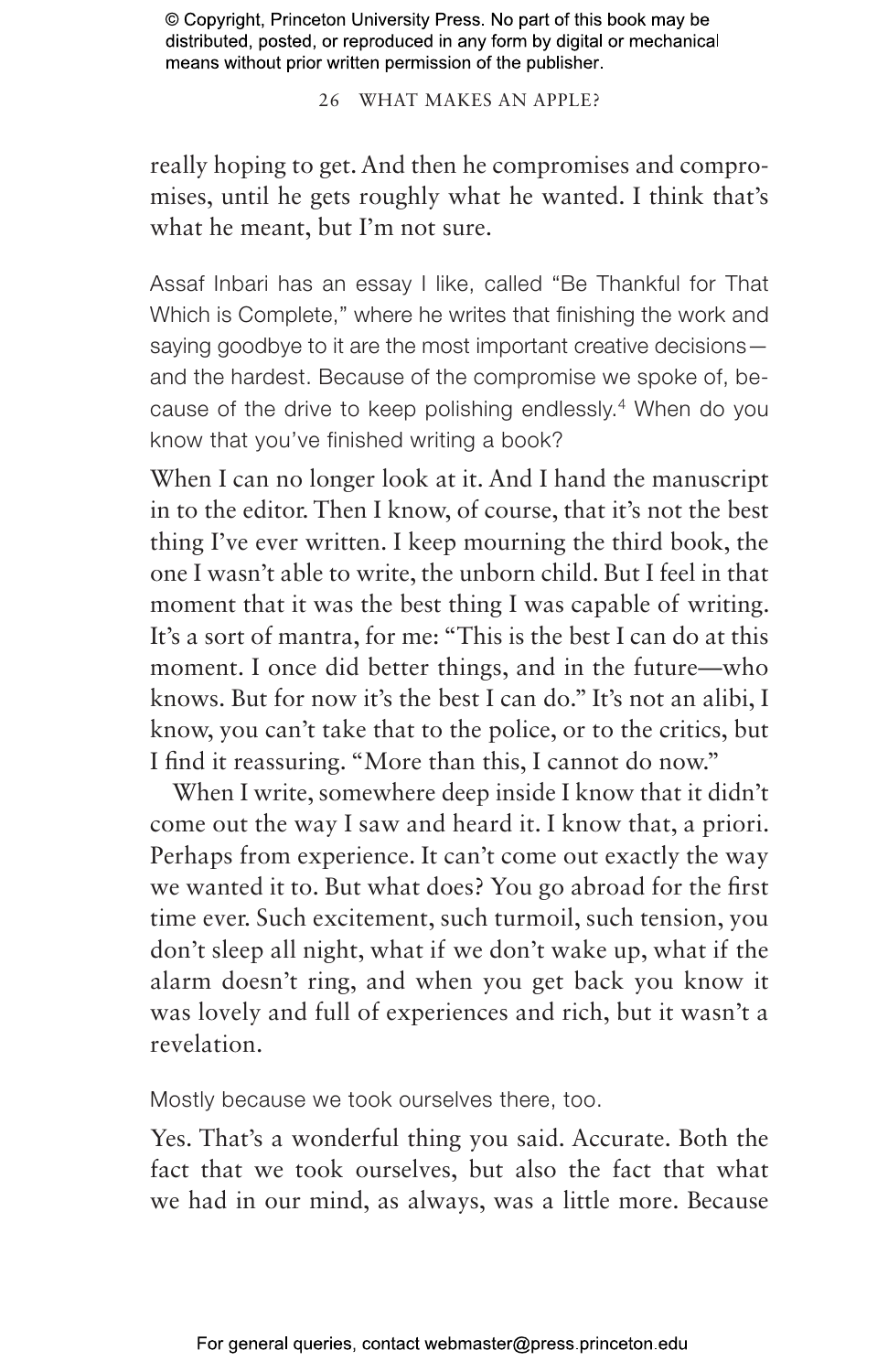A Heart Pierced by an Arrow 27

we heard, we read, we dreamed, we hoped, we had a little more in our mind.

To me those two things are connected.

Yes, you're right.

Are there places in your life, or areas of your life, where you don't compromise? Where you don't believe in compromising?

Yes. There are a few, but I'm not sure if I want to put them on record. I can tell you, for example, that I've never in my life taken an advance for a book from any publisher. Not even when we left Kibbutz Hulda without a penny and I was forty-seven years old. We had nothing, and then suddenly Am Oved offered me an advance for the next book, and I turned it down. Because an advance necessarily binds me to a date. That's something I've never compromised on. It really scares me to have a deadline. That paralyzes me. When I was a university student it was terrible, that pressure of what would happen if you didn't finish your paper by tomorrow, by the next day. University papers were the last time I worked with a deadline, which is like a roof that's going to fall on your head and pieces of plaster are already crumbling.

You told me there are books or stories that you start and then leave. Is that because they can't get close to that third book you spoke of? Or do you just not like them? All sorts of reasons?

It's like this, Shira. I've worked hard all these years. I used to work many hours a day, now only three or four hours in the morning, but I work every day. Meaning, I don't write books based on bouts of inspiration, as if the muse suddenly comes to me and I sit down and write a book, but then a few years later the muse disappears and I rush off to see a psychiatrist and tell him I have writer's block and I can't write. I've never had that. Neither a psychiatrist nor writer's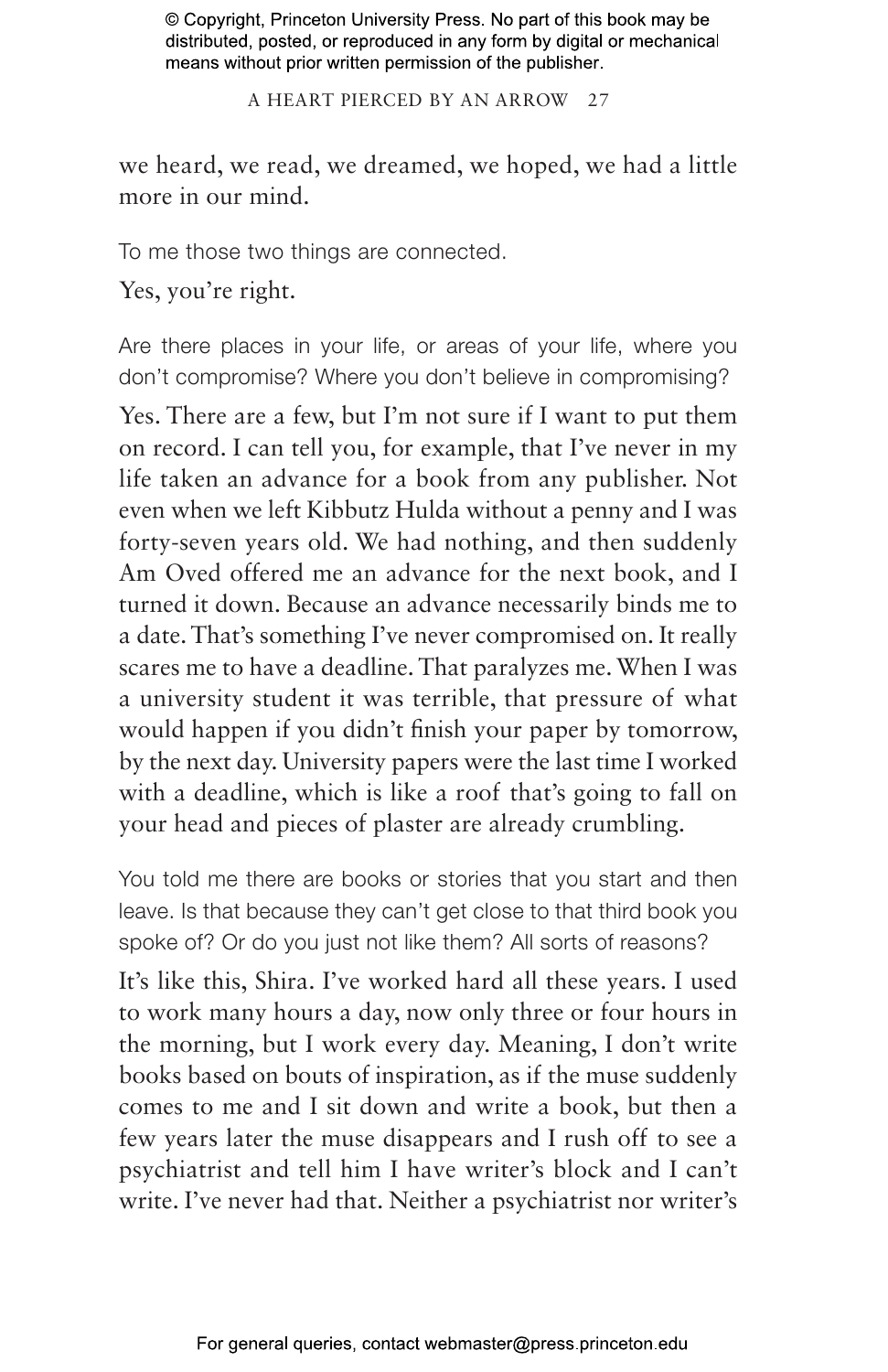28 WHAT MAKES AN APPLE?

block. I'm not familiar with that. I always write. But over the decades that I've been writing, I've had many more abortions and miscarriages than births. When does that happen? When do I get a sign that I have to throw it out? If I'm writing and writing and writing, and lots of pages build up, and the characters keep doing everything I want them to. The baby doesn't start kicking me in the belly from inside. Then I realize he's not alive. If things are going so easily—like modeling clay—get in, go out, sit down, get into bed, have sex, it's a sign that something's wrong. When is it right? When do I know the fetus is alive? When it starts resisting me. When I wrote *My Michael* and Hannah pulled me into a scene that wasn't right for her, I told her: Sorry, I'm not writing that, it's not in your character. Then she tells me, in the middle of writing: You shut up and write. You're not going to tell me what is and isn't in my character. So I say: Excuse me, but you're my protagonist, I'm not yours. You work for me, I don't work for you. And she says: Leave me alone. Let me live and don't get in the way. I decide who I am and what I do and what I don't. And I answer her: I'm very sorry, I won't write that, and if you don't like it—go find another writer. Stop bossing me around. This is my book, not yours. And this Hannah keeps insisting, and so do I, and that's when I know the story is alive. But if I write for a month, two months, once even longer, and the characters are too obedient, I realize the fetus is stillborn. It has to be thrown out. I need a new pregnancy.

Have you ever shelved something you worked on for years?

Yes. Two years.

How frustrating.

I didn't shelve it. I destroyed it. I don't shelve. I rip it up into tiny shreds and flush it down the toilet. Because I can't light